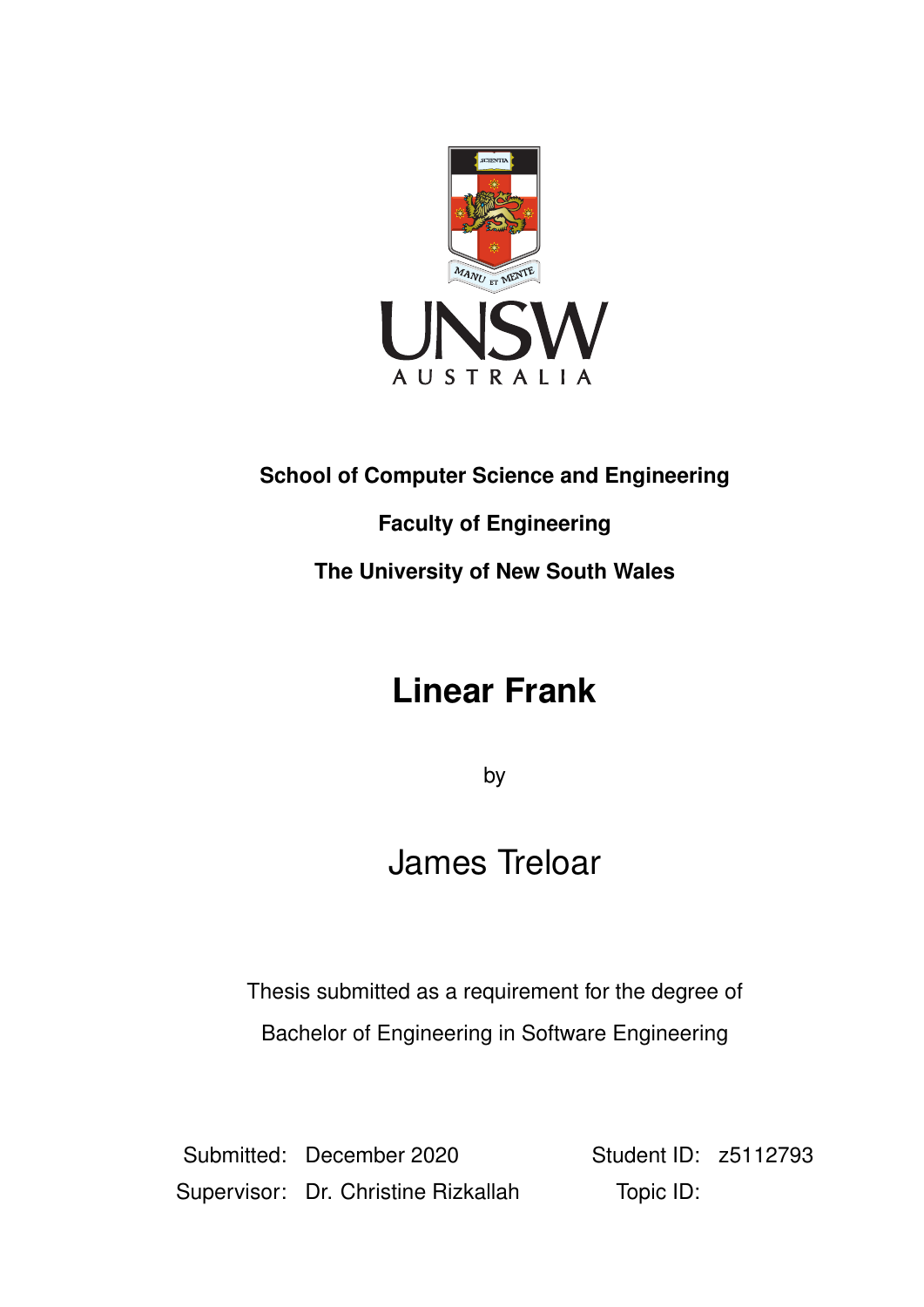This thesis explores the extension of Frank with the linear types. Frank is a functional programming language built around the algebraic effects and effect handlers abstraction. Algebraic effects structure computational effects (state, exceptions, non-determinism, I/O, concurrency) as collections of abstract operations. Handlers give interpretations to these abstract operations. However, without knowing whether a given side effect will not continue, continue once or continue many times, it becomes difficult to reason about fragile effects such as file I/O. Linear types are an incremental step towards allowing the creation of handlers that provide a way of distinguishing and enforcing the number of times an effect may continue.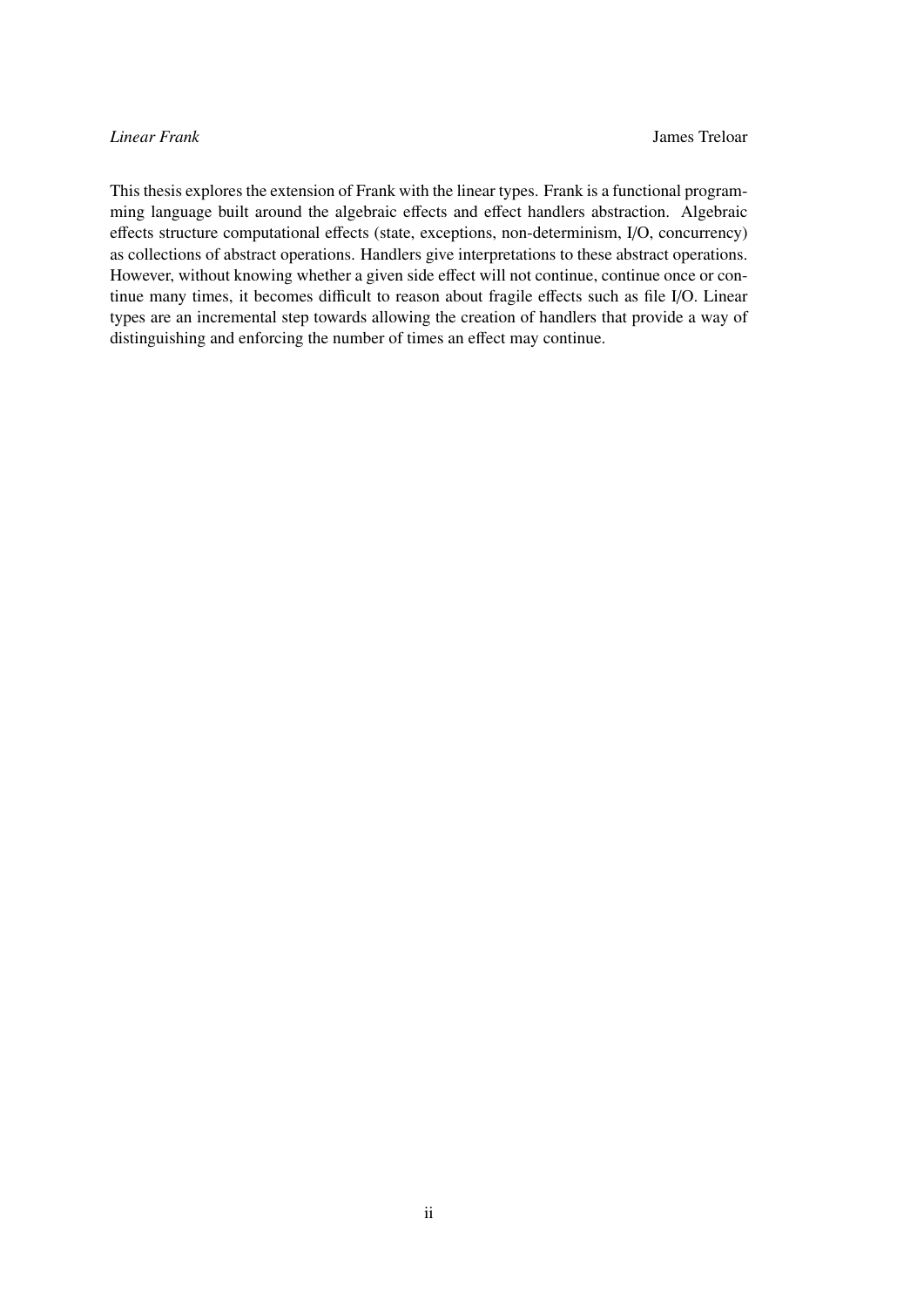# **Contents**

| $\mathbf{1}$            |                           | Introduction.                  | 1              |  |  |
|-------------------------|---------------------------|--------------------------------|----------------|--|--|
| 2                       | Background.               |                                |                |  |  |
|                         | 2.1                       |                                | $\overline{4}$ |  |  |
|                         | 2.2                       |                                | $\overline{4}$ |  |  |
| 3                       |                           | <b>Linear Frank.</b>           | 7              |  |  |
| $\overline{\mathbf{4}}$ | A Linear Frank formalism. |                                |                |  |  |
|                         | 4.1                       |                                | 12             |  |  |
| 5                       |                           | <b>Related and future work</b> | 17             |  |  |
|                         | 5.1                       |                                | 17             |  |  |
|                         | 5.2                       |                                | 18             |  |  |
| 6                       |                           | Analysis of the results.       | 20             |  |  |
| 7                       |                           | <b>Conclusion</b>              | 22             |  |  |
|                         | <b>Bibliography</b><br>23 |                                |                |  |  |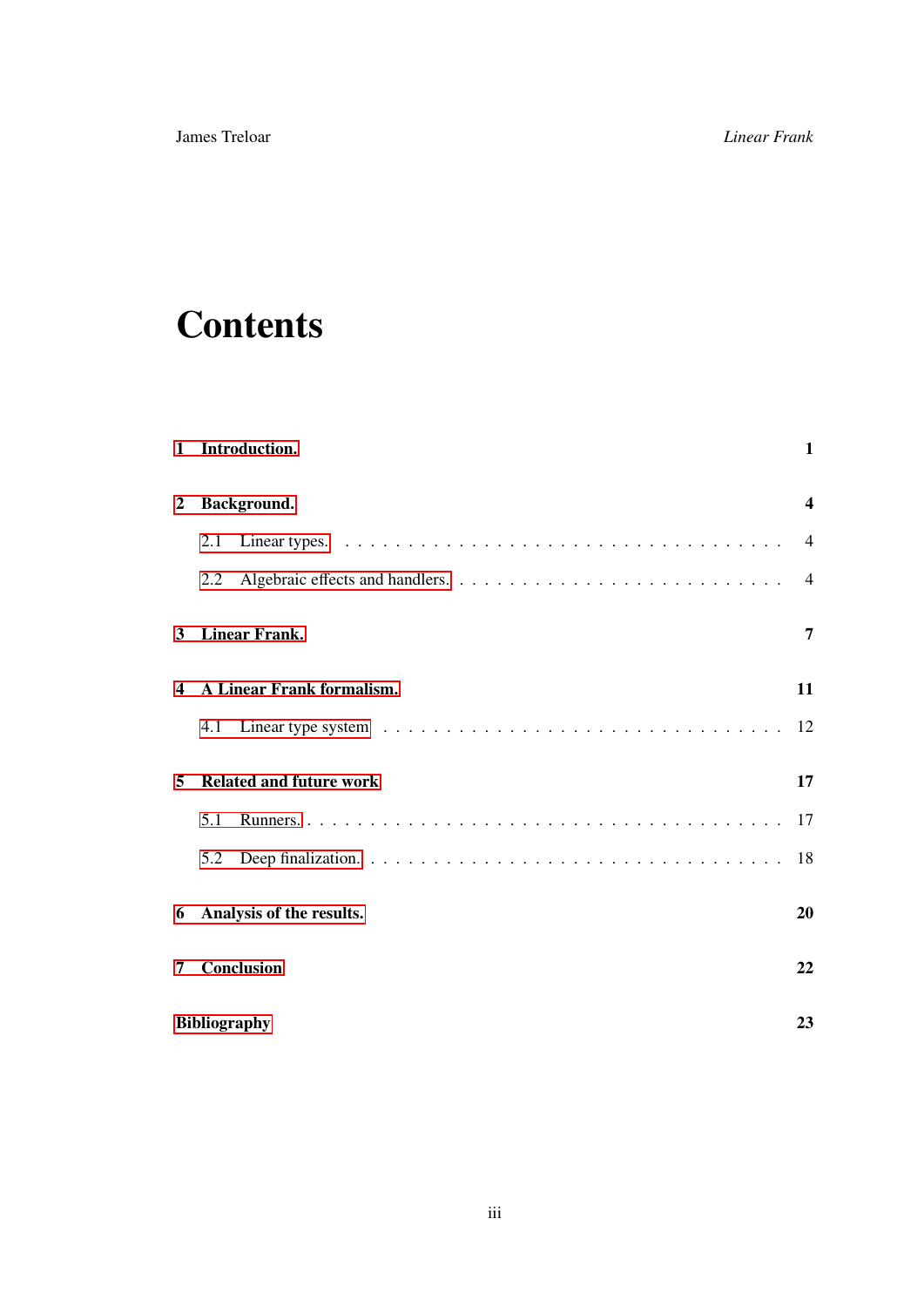*Linear Frank* James Treloar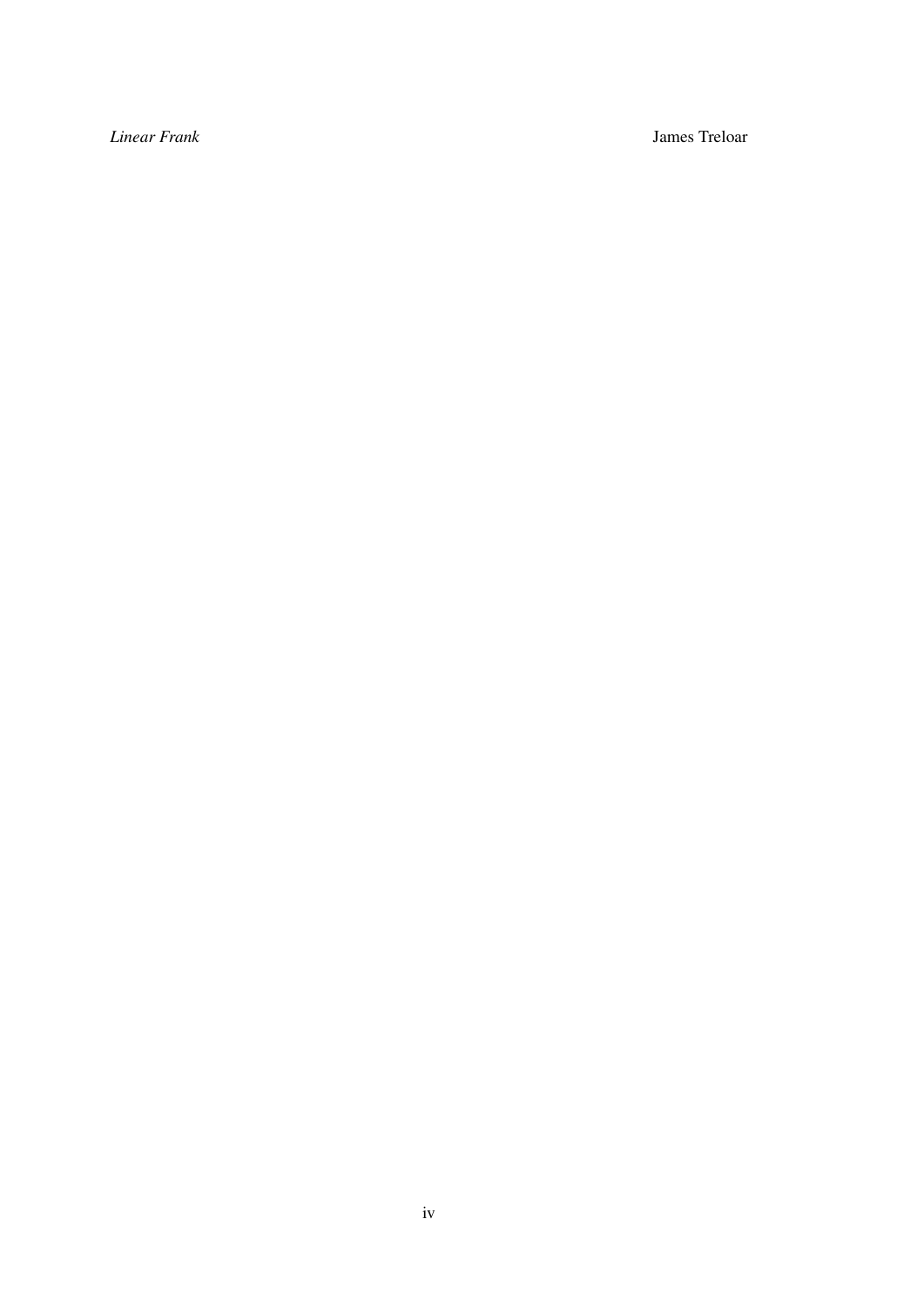# <span id="page-4-0"></span>Introduction.

Computational effects, such as file I/O, mutable state, non-determinism and exception handling, are the constructs by which a program can be structured with in order to perform useful work. Arbitrary use of computational effects can lead to programs that violate certain safety properties; unrestricted memory allocations can lead to memory leaks, inconsistent use of file handles can lead to I/O errors and process forking can lead to concurrency issues. To solve this issue programming language research has focused on ways to structure how these effects are represented, thereby limiting the ability of a programmer to introduce errant behaviour that could otherwise be statically avoided.

One of the more historical mechanisms to structure effects is to use monads[\[Jon03\]](#page-26-0), which sequence instructions for an effect and provide fixed interpretations for the semantics of that effect. This thesis does not focus on monads but instead has delved into the realm of algebraic effects and their handlers. This is another way to structure computational effects that splits them into abstract algebraic effects, which form the interface of an effect, and effect handlers, which provides specific interpretations to the algebraic effect. The basic idea is that when a computation with access to a set of commands from an algebraic effect is computed, it will resolve into a value or an command that can be interpreted by a supplied effect handler.

Frank is a language built around the algebraic effects and effect handler abstraction. Frank combines functions and effect handlers into the same construct, called an operator. Operators can adjust the effects that can be used in the evaluation of a particular argument and can provide interpretations of those effects when used in the evaluation of the argument. Similarly, an operator can require a certain set of effects to have available interpretations to be able to invoke an operator.

An example type signature of an operator that uses commands from the Abort effect and provides the File effect on its first argument could look like op :  $\{ \langle \text{File} \rangle X \rangle$  [Abort] X  $\}$ . This operator, called op, will take a single argument that eventually will turn into something with the polymorphic type X. Commands that belong to the File effect may be used within this first argument, and the interpretation will be implemented in the definition of the operator. Furthermore, the operator itself can use the commands in the Abort effect, and this ability is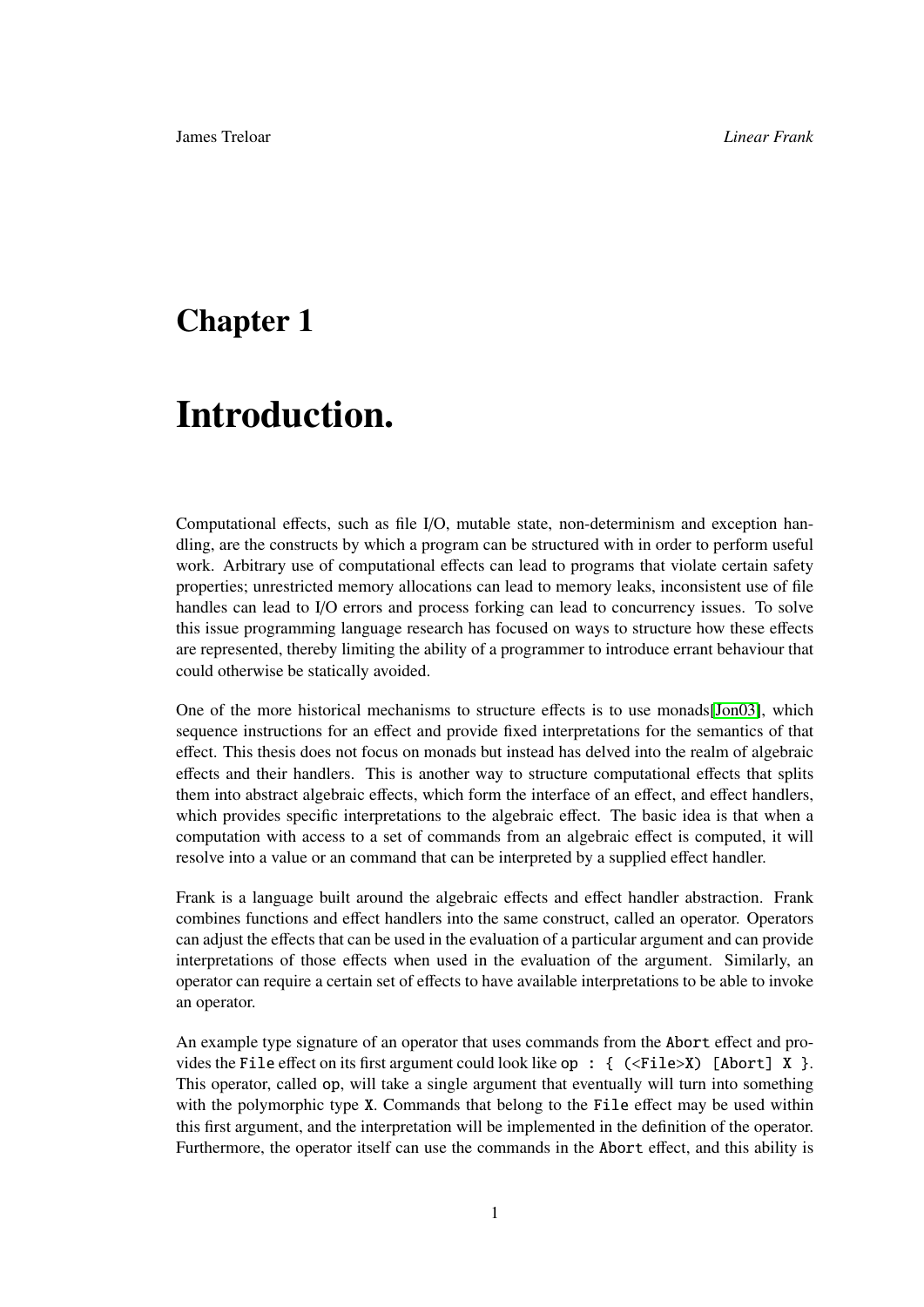ambiently pushed down into the evaluation of the first argument as well, reducing the need to manually specify how effects are pushed around a program.

To provide an interpretation of commands, handlers are provided a resumption, a value much like a continuation which when invoked will continue program evaluation from after the point where the command was invoked. The problem dealt with in this thesis then lies in determining how many times this resumption is allowed to be used. If it is never used, then the remaining computation will never be run. If it is used many times, then the remaining computation will be run many times. As the interpretation is abstracted away from the programmer and the exact behaviour of an effect is not transparent, it is not clear how the program might behave.

```
let fh = open "file.txt" in
let line = read fh in
    tell line;
    close fh
```
Figure 1.1: Sample code where the evaluation depends on command interpretations.

To illustrate this point, we lay out a simple program which uses two effects, a file effect and a writer effect. The file effect provides four commands, open, close, write and read. The writer effect provides a single command, which is tell. As the exact interpretations of these commands are abstracted away, it is impossible to say which parts of the computation will actually run. If the interpretation for tell has the capability of not continuing, then the file handle may never be closed.

To solve this issue we have implemented linear types into the Frank language. Linear types are used to represent values that may be used exactly once. By providing the static ability to check that a given value is only ever given once, the tool is given to the programmer to make safer guarantees about the handlers that are provided to interpret their algebraic effects. To the best of our knowledge, linear types and algebraic effect systems have not been investigated before, and exploring the usage of linear types in an algebraically effectful world is the purpose of this thesis.

The primary goal of this thesis has been to bring static guarantees to dealing with resources that need a certain ordering of effects to be used, such as file I/O. While this has not been fully realized, in the setting of algebraic effects bringing linear types into the fray seems to be a necessary step in achieving the ideal of even safer effects.

In this thesis we will:

- Introduce the concept of linear types, and provide a brief history and motivation for their use.
- Explain algebraic effects and their handlers in greater detail, and give context to Frank by discussing some of its peers.
- Present a Linear Frank tutorial, to demonstrate the programming model for which algebraic effects, effect handlers and linear types allow.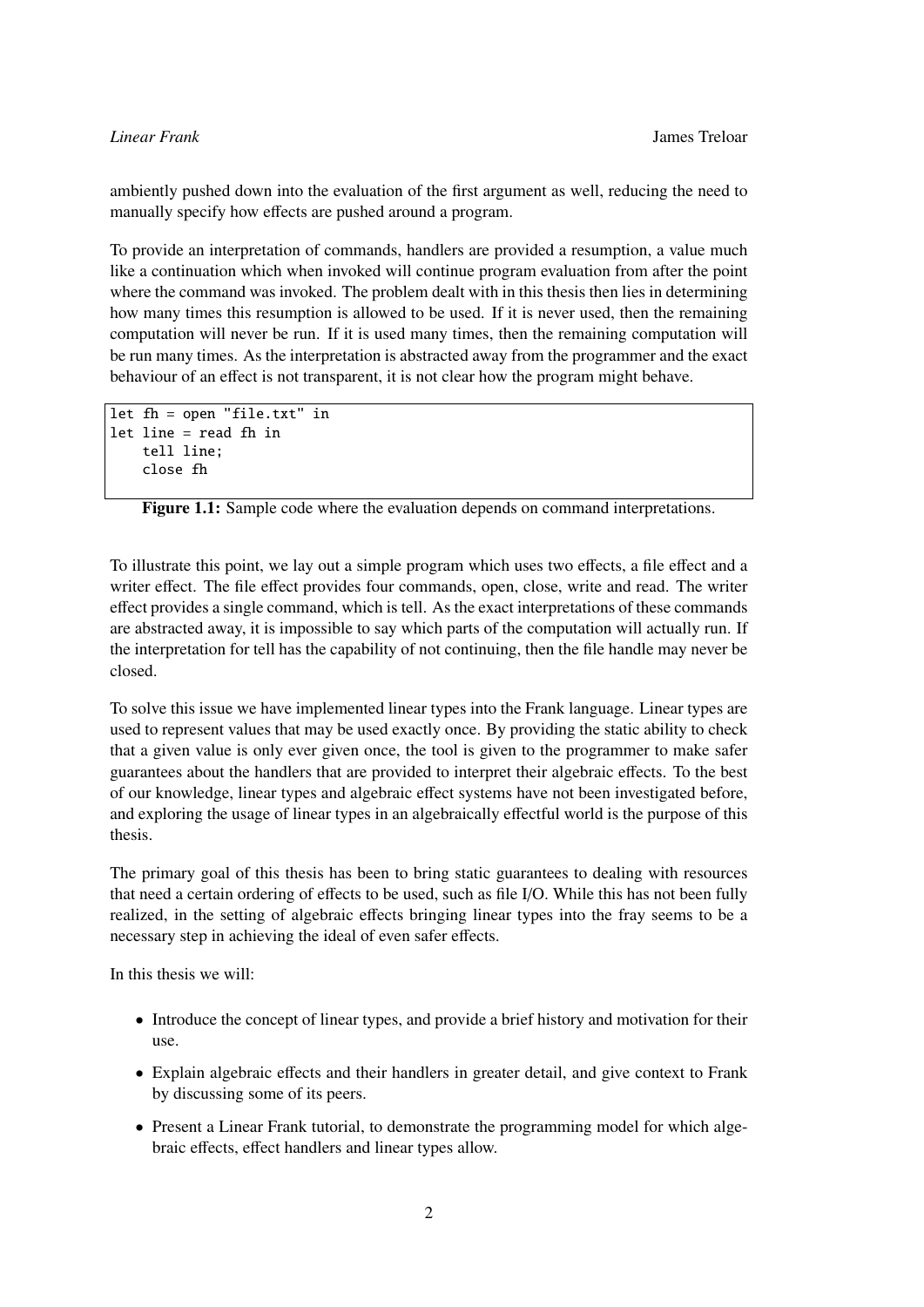#### James Treloar *Linear Frank*

- Outline the changes to Frank's typing rules that allow and track the usage of values.
- Assert a handful of properties on the nature of Frank's type rules, as well as the guarantees given from linearity.
- Discuss the use of linear types as the solution to the unknown continuation problem.
- Touch upon the relevant related work, and propose future avenues of interest in regards to this topic.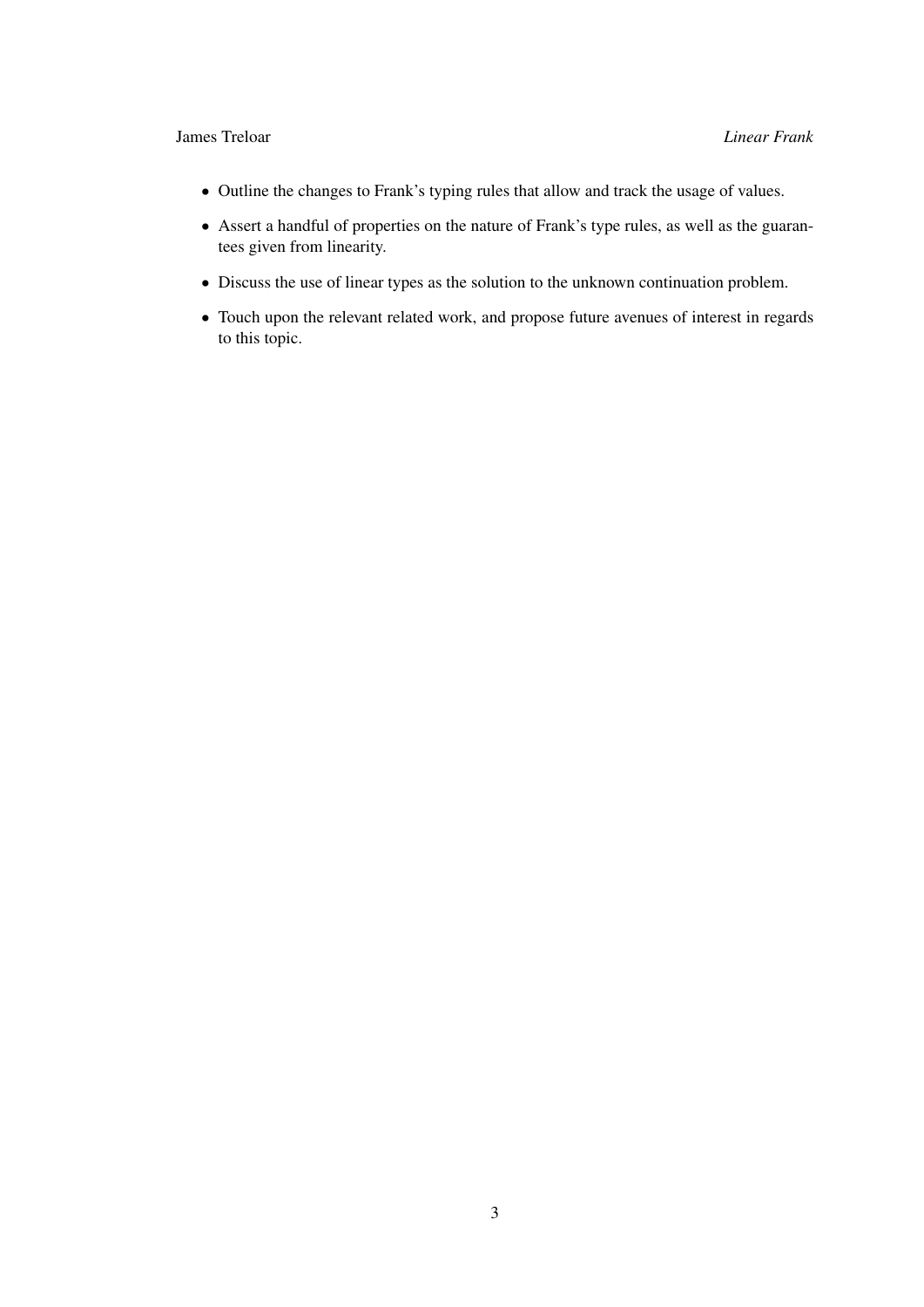# <span id="page-7-0"></span>Background.

#### <span id="page-7-1"></span>2.1 Linear types.

In any standard modern programming language we would not blink twice at a function that takes a number, adds it together with itself and returns the result. Generally we are allowed to duplicate or drop values as much as we care to, but this flexibility with values is often not desired. Sometimes we wish to model value in our programming languages which correspond to things that can only be used once, resources that cannot be duplicated arbitrarily and cannot be readily discarded.

To be able to introduce statically checked values that can only be used a specific amount of times, linear types can be used. The type systems underpinning linear types come in many flavours, including Wadler's extension of intuitionistic logic into linear logic[\[Wad90\]](#page-27-0), Turner & Wadler's more explicit usage counting [\[onc\]](#page-27-1), Cogent's uniqueness typing [\[AHC](#page-26-1)<sup>+</sup>16], Morris' qualified types for linear functions[\[Mor16\]](#page-26-2) and Orchard's graded modal types[\[OLEI19\]](#page-26-3).

To be able to introduce some sort of linear quality to the handlers in Frank, inspiration was taken from Morris'[\[Mor16\]](#page-26-2) system of annotating function types with linearity, as opposed to the concrete values themselves. This lends itself to a quality of the bidirectional type system that Frank uses.

#### <span id="page-7-2"></span>2.2 Algebraic effects and handlers.

Algebraic effects[\[PP03\]](#page-27-2) and their corresponding handlers[\[PP13\]](#page-27-3) are a relatively new concept in the domain of programming language research. Together, they provide a mechanism for implementing novel control-flow logic including threaded implicit state, mutable state, ref types, exception handling and non-determinism. While these computational effects may not be particularly exciting by themselves, by creating languages that treat effects and their handlers as first class citizens, these computational effects can be provided from within the language itself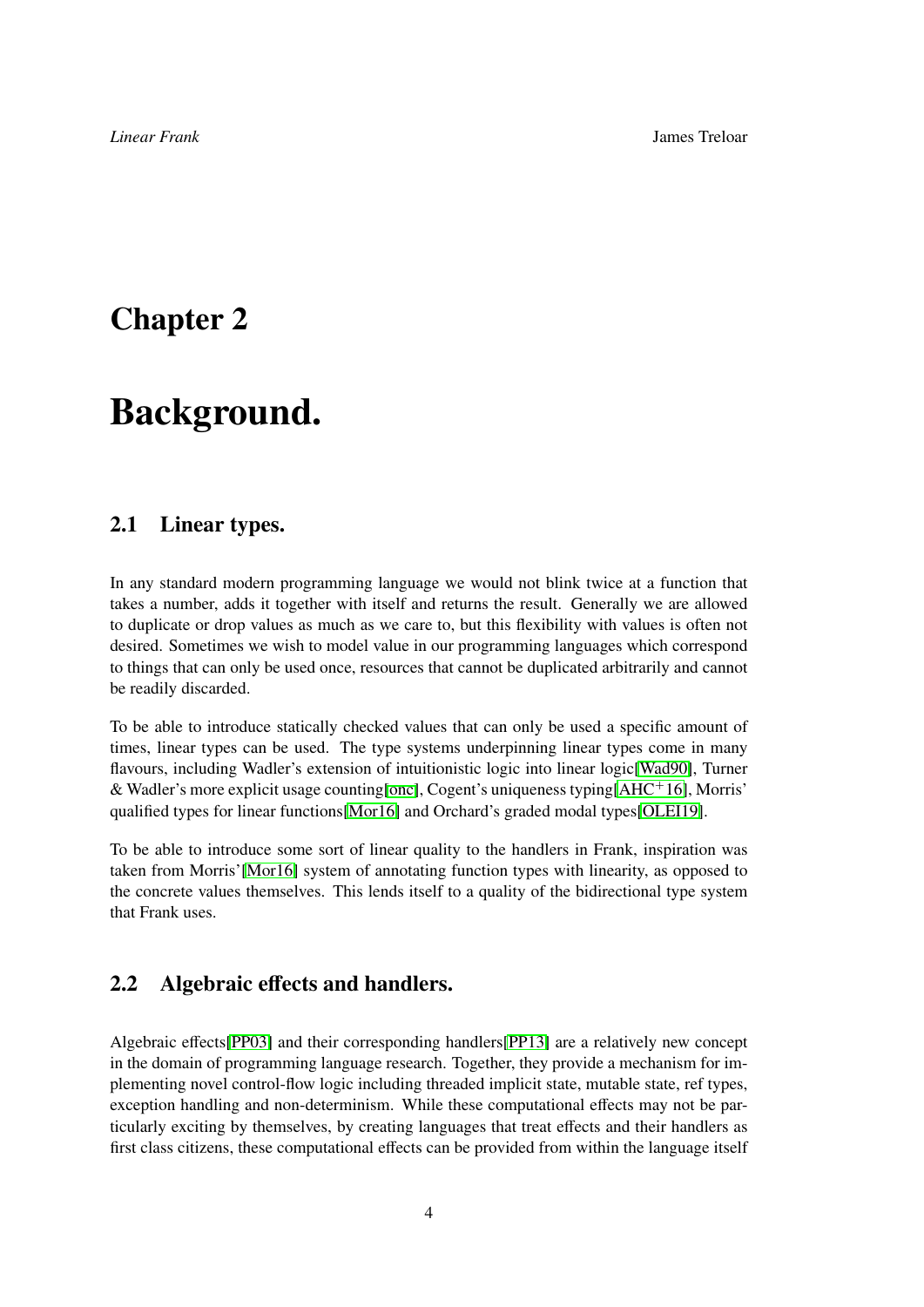and does not need to be hardcoded into the language's semantics. This affords the flexibility to be able to create new computational effects without needing to incorporate them into the languages runtime.

Algebraic effects and their handlers are not the only way to do this, another common way to create new computational effects is to use monads. However, algebraic effects and their handlers bring the additional flexibility of separating the computational effect into an interface containing the abstract commands of an effect, and the actual interpretations given to the commands through handlers. The advantage of this is that code can be written in terms of an abstract algebraic effect, but does not need to specify which handler should be used, allowing different handlers to be swapped and interchanged seamlessly.

The writeToFile example below is of a Linear Frank operator, and while the syntax will be discussed in more detail in the next section, the basic premise is that it accepts a filename and a list of strings, and will open a file, apply the write command to each lines in the list and close the file. The three abstract commands belonging to the file effect here open, write and close.

```
writeToFile filename lines =
open filename; map write lines; close!
```
Figure 2.1: Operator that will accept a filename, open the file, write the contents of the list to the file and subsequently close the file.

The actual runtime effect of running this code is completely dependent on the concrete interpretations of the file effect that is supplied. The most straightforward idea would be to provide at the runtime level operating system primitives that properly open and close a file, and where writes immediately write to disc. Alternatively one could easily provide a new handler for these commands that caches writes and perform the actual write on file close, perhaps for performance reasons. Finally, another way would be to enable proper unit testing of segments of code by replacing the handler with one that does not actually write to a file. All this is possible to do without having to change the actual logic.

Frank is not the only language to support in its design a mechanism for specifying and implementing algebraic effects and their handlers. There exists many languages or adaptations to existing languages[\[Lei14,](#page-26-4) [BP15,](#page-26-5) [Hil\]](#page-26-6) that afford this flexibility of defining computational effects, but Frank does provide strength in a few dimensions. The first aspect is that functions and handlers have been unified into a single concept, the operator. Operators use effects at the same time as providing interpretations to further effects. This makes writing complex handlers, such as multi-handlers, where multiple effects can be provided to different areas of computation and interleaved between themselves. Other languages providing handlers, Koka being one example, introduce handlers as a separate construct on top of regular functions.

Another differentiating aspect of Frank is that Frank's handlers are shallow[\[HL18\]](#page-26-7) as opposed to deep. A deep handler's continuation continues to use the same handler, using an implicit recursion to continue computation. A shallow handler's continuation is not implicitly handled, meaning any recursion has to be made explicit. At the cost of verbosity (as the recursion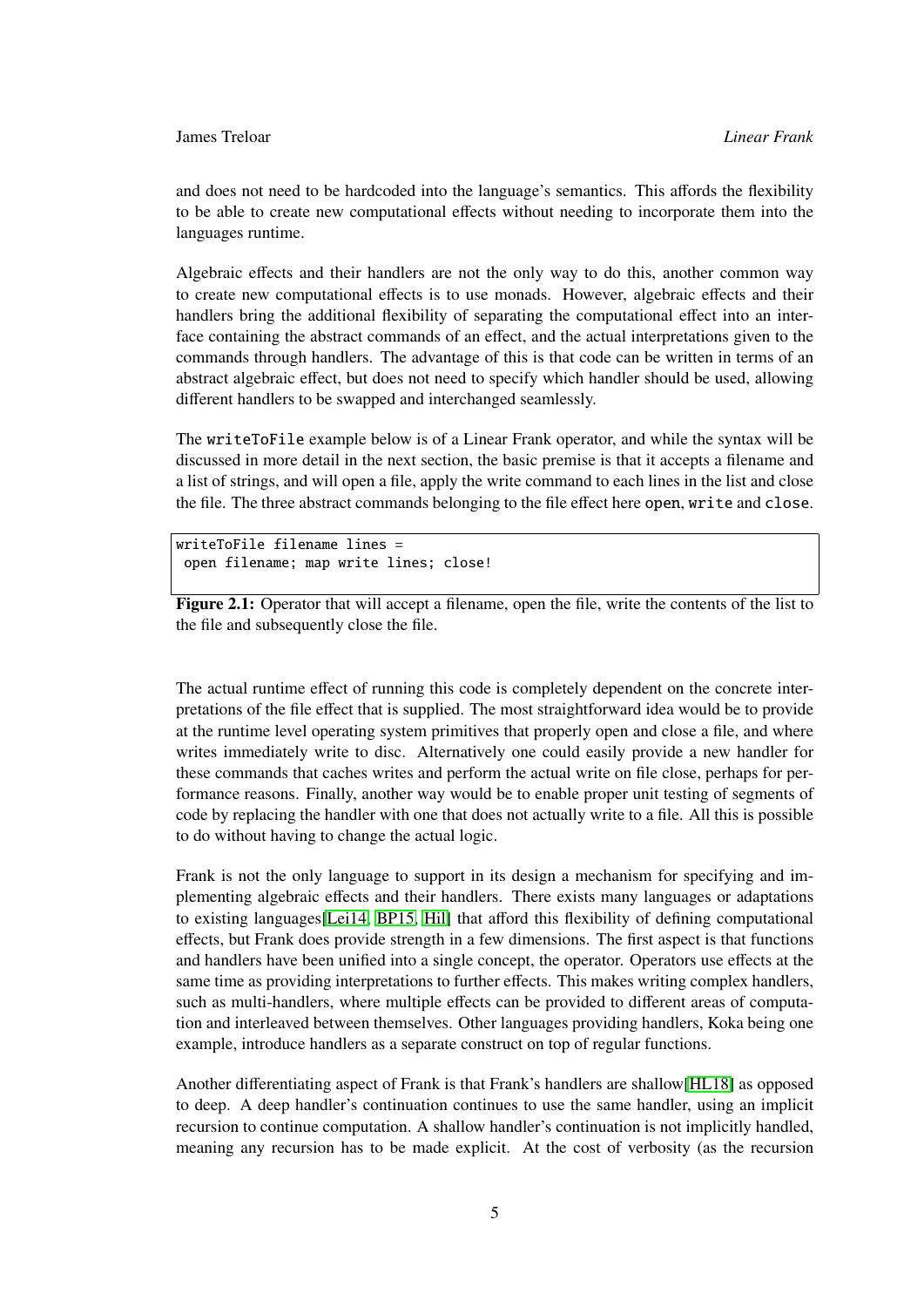always has to be made explicit) shallow handlers allow an easier starting place from which to change handlers on the fly and to allow multi-handlers. Shallow handlers can represent the same programs that deep handlers can by always recursively calling the same handler. Deep handlers can represent shallow handlers by mutually recursive data types as demonstrated by Hillerstrom and Lindley[\[KLO13\]](#page-26-8).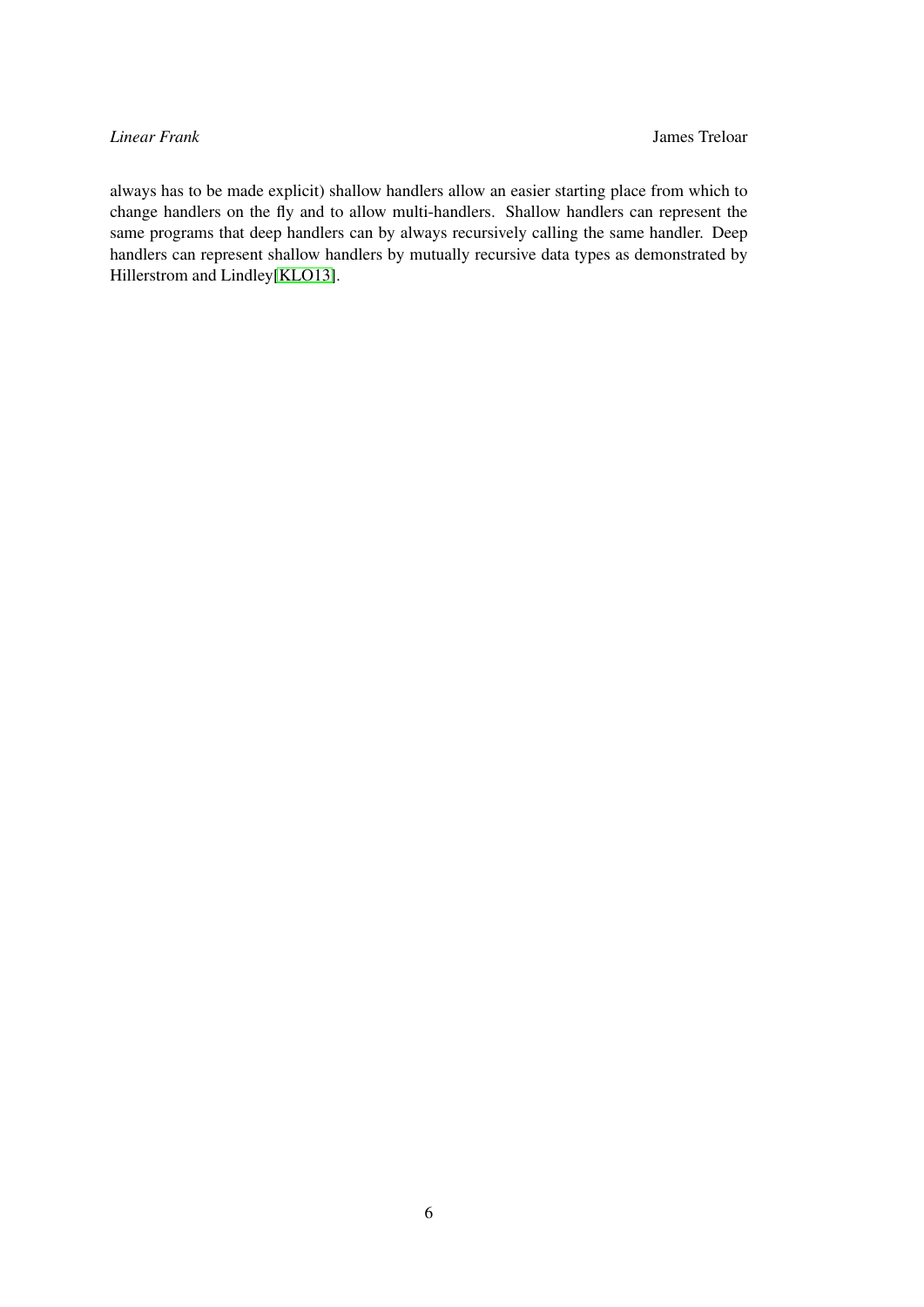# <span id="page-10-0"></span>Linear Frank.

Frank is a bidirectionally typed, directly applied functional programming language that places an emphasis on the mechanisms by which effects are tracked. Frank conflates the two notions of functions and effect handlers into a single concept called an operator, and streamlines the way by which effectful programming can be performed. A simple Frank operator that divides a list of integers by a denominator might look as follows.

```
divide : { (List Int, Int) [Abort] List Int }
divide 0 = abort!
divide [] = []divide (x :: xs) denom = x / denom :: xs
```
Figure 3.1: A operator defining a safe division operator relying on an abort computational effect for error handling.

There is a lot to unpack here, first and foremost the strange syntax of the operator. An operator consists of two major components, a type signature and a list of clauses, providing pattern matches onto the arguments. The type signature of the operator consists of a suspended computation (a computation that is yet to run) which contains a number of arguments, a list of effects required by this operator to be able to be invoked and a result type. In this case the arguments are a list of integers, and an integer. The return type is a list of integers, and the operator requires a handler for the abort effect, which can be used to signal a failed computation, to be supplied.The operator clauses are pattern matched against the arguments from top to bottom, and the right hand side represents the computation to be evaluated after the patterns are matched. Of the three clauses, the first handles the case where division by zero is attempted and the computation is aborted, the second handles the base case for when there are no more elements left in the list and the last case performs the division and a recursion on the list.

To be able to provide the ability to use an effect, we need to be able define the abstract interface of a computational effect and be able to define an interpretation. As has been mentioned we are able to do so using an operator which captures the commands invoked as requests to be interpreted on each argument position. To illustrate how to encode a mutable state computational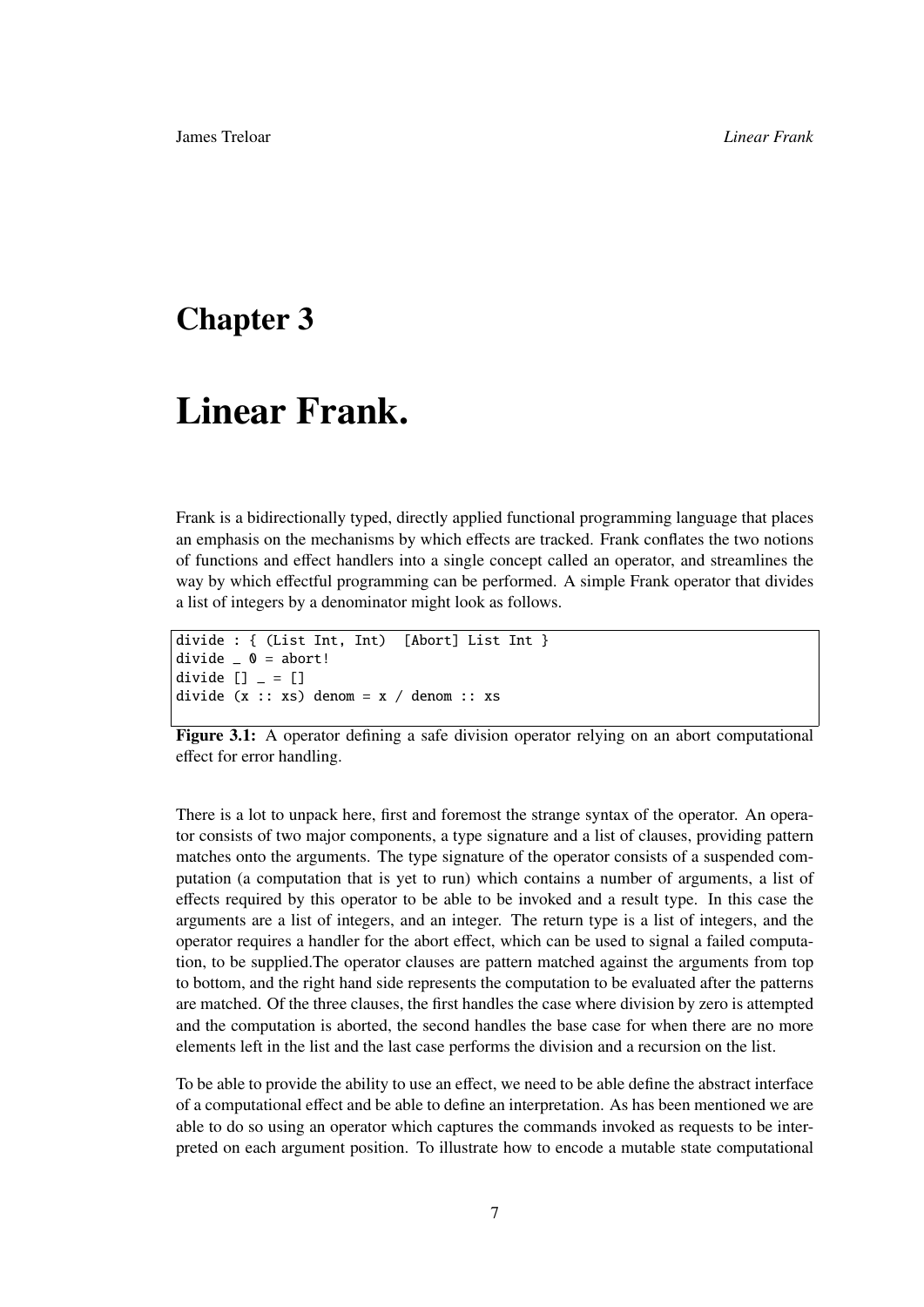effect in Frank, we can define the abstract interface as two commands that let us retrieve and set the state, along with a handler to provide an interpretation.

```
interface State X = put : (X) Unit
                  | get : () X
execState : \{ (Y, <State Y>X) X }
execState state <get -> k> = execState state (k state)
execState _ <put state -> k = execState state (k state)
execState _ result = result
```
Figure 3.2: Effect definition and handler for the state effect, providing the ability to perform mutably stateful computation.

We can define our algebraic effects as a number of operator signatures representing the abstract operations available to this effect. In this case we have a command to put an X into the state, and to retrieve an X from the state. To give a particular interpretation to this effect we define an operator execState which is provided with an initial state in the first argument, and then a second argument that has been adjusted with the ability to perform the effectful commands get and put. The type within the state effect is polymorphic, and will resolve to the same type as the given initial state. Most interesting at this point are the first and second clauses of execState, where the interpretation of each command is given by first capturing a request to interpret the command, the arguments supplied to the command, and a continuation representing the point immediately after where the command had been invoked.

In this handler we used the continuation supplied to each request only once, but that does not need to be the case. If we wanted to define a computational effect to signal a failure state, we could introduce an algebraic effect and handlers to do so. The definition of failure that we will provide is to return just a value if computation succeeds, or nothing if it does not, which can be modelled by a simple new data type. Note that in the handling of the abort command, the continuation is discarded and computation of the argument will halt.

```
interface Abort = abort X : Xdata Maybe X = just X | nothingmaybe : \{ (\langle \text{Abort} \rangle X) \text{ Maybe } X \}maybe \langleabort \rightarrow > = nothing
maybe x = just x
```
Figure 3.3: Effect definition and handler for an abort computational effect, that allows a computation to stop computation when an errant state is enterred.

Similarly, there is nothing at the moment that would stop us using the continuation multiple times. If one wanted to collate all the possible results from a many branching piece of code, then this could be simulated by representing choice as a computational effect, and running both sides of each boolean choice.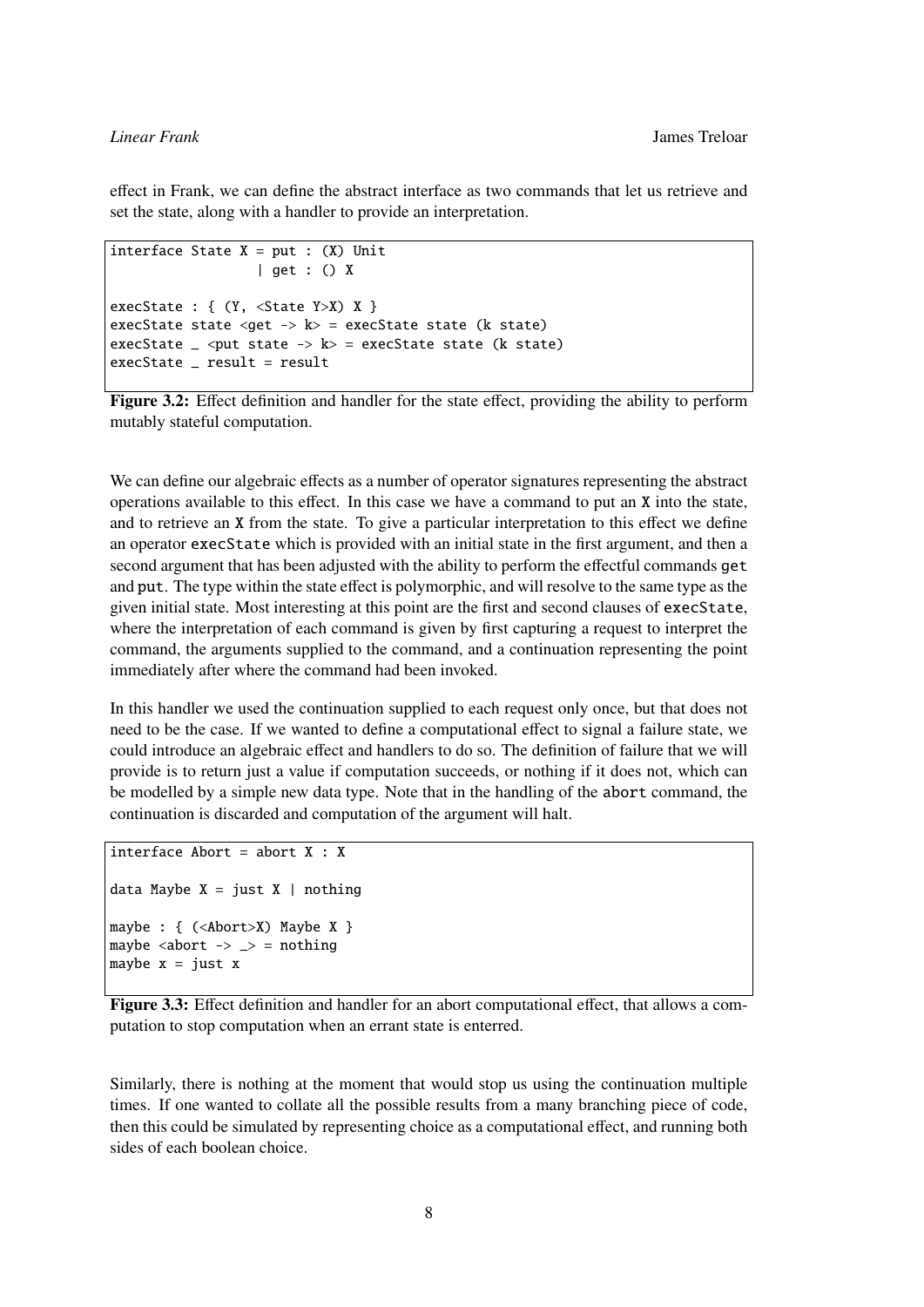```
interface Choice = choice : Bool
allChoices : { (<Choice>X) List X }
allChoices <choice -> k> = concat (allChoices (k true)) (allChoices (k false))
allChoices x = [x]
```
Figure 3.4: Effect definition and handler for a choice computational effect, that allows all the results of a non-deterministic choice to be evaluated and concatenated.

Then, given a suitable definition of  $if$ , we are able to non-deterministically collate all possible evaluations of a computation.

```
if : { (Bool, \{X\}, \{X\}) X }
if true body = body!
if false _ body = body!
> allChoices ( let a = if choice! { 1 } { 2 } in
               let b = if choice! { 10 } { 20 } in
               a + b)
\Rightarrow [11, 20, 12, 22]
```
Figure 3.5: Using the choice effect.

The number of times that an invoked command may continue is unknown unless usages are attached to the effects that are being handled. Linear types in Frank fall into two categories, a value will either be used exactly once or it may be used many times. Additionally, values which may be used many times can be coerced into values that may only be used. An identity operator to accomplish this would be rendered as follows.

once : { ( w: X ) 1: X } once  $x = x$ 

Figure 3.6: A trivial linear identity operator.

Type annotations in an operator are annotated to a type by prepending it with the desired usage, as in p: X where p is a usage and X is the type. The explicit linear usage is 1, while the explicit many usage is w. It would be far too unwieldy if usages were required to be explicitly defined, and if this was the case then there would be no ability to write a flexible identity operator that would work with both linear and non-linear values. However, a method of usage polymorphism is implemented, where over the scope of an operator type definition, using the same free usage annotations will allow them to resolve during unification to the same usage. This allows us to write a general identity operator.

id : { (p : X) p : X } id  $x = x$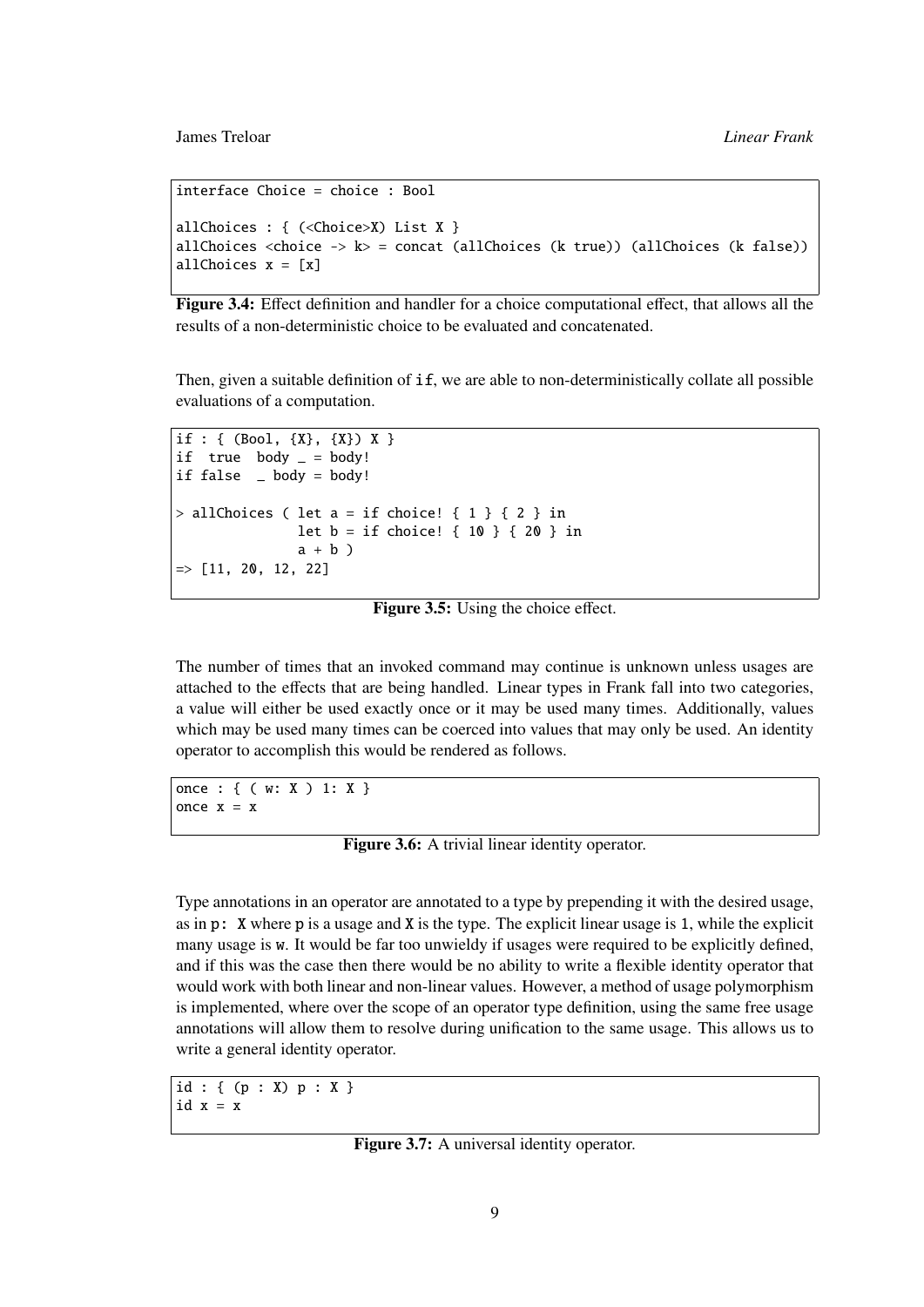As a matter of convention, and for the sake of readability, if the usage annotation for a type is omitted, then over the scope of an operator the usage annotation is fixed to the same value. This is how our earlier Frank snippets were able to be written without the need for specifying the concrete usages required.

The interleaving of usages in an operator's type can become quite confusing. The map operator requires a number of rather specific usages in order to be maximally flexible. In particular it is not possible to create non-linear data types that house linear types.

```
map : { ( w: { (r: X) t: Y }, q: List (r: X)) q: List (t: Y) }
map [ ] = [ ]map f(x::xs) = f(x::map f xs)
```
Figure 3.8: Usage flexible map operator.

Breaking this down, the first argument to map has type  $w: \{ (r: X) \t : Y \}$ , which is an operator which can be used many times, and takes an argument r: X and returns a result of type t: Y. The second argument is  $q$ : List  $(r: X)$ , a list that has a usage of q and contains elements of type  $r: X$ . The result type is a list of type q: List (t: Y). By judicious use of usage variables it is possible to define a map operator that can handle any permutation of usage variables in input while maintaining a correct output type.

Linear usages in Frank have also been extended to interact with the implementation of effect handlers. The usage of an argument also affects the usage of the continuation variable for the effects of any effect adjustments on that argument. This means that if we wanted to provide an effect handler for our state effect, we could implement it with a linear adjustment.

```
interface State X = put : (X) Unit
                               | get : () X
linearState : { (p: X, 1: <State (p: X)>Y) 1: Y }
linearState state <get -> k> = linearState state (k state)
linearState \angle <put state -> k> = linearState state (k unit)
linearState - x = x
```
Figure 3.9: A handler for the state effect which linearly sequences the state.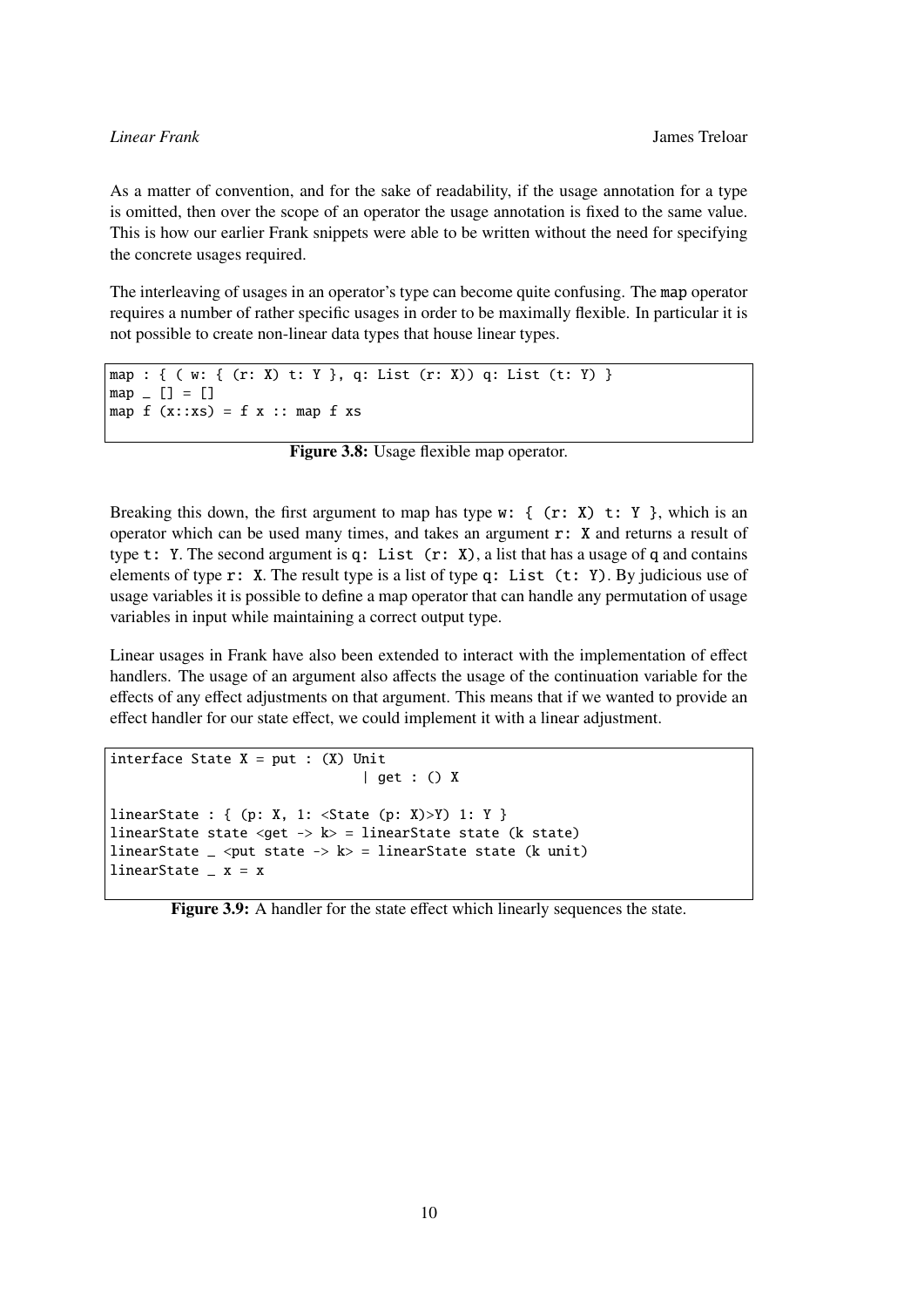<span id="page-14-0"></span>James Treloar *Linear Frank*

Chapter 4

# A Linear Frank formalism.

This thesis, since diverging from attempting to directly provide a mechanism for controlling resourceful effects with runners[\[AB19\]](#page-26-9), has instead fallen back to a more general approach in implementing linear types into the type system of the language such that linear effects can be explicitly formulated. This has involved modifying the existing Frank type system in such a way that linear types can be represented, then implementing that into the Frank reference implementation's type checker. Here we present the changes that were made to introduce linear types into the type system.

First we acknowledge what did not need to have changed from the original formulation of Frank. The well-formedness rules and actions on adjustments were left as is, as they were contingent on the introduction of linear types. A new set of changed operational semantics were not introduced, although ideally changes representing when and how linear values are introduced and eliminated would have been preferred. What was provided was a new surface syntax that allowed usages on types to be clearly annotated, and an adjustment of the typing rules that allow the introduction of linear types.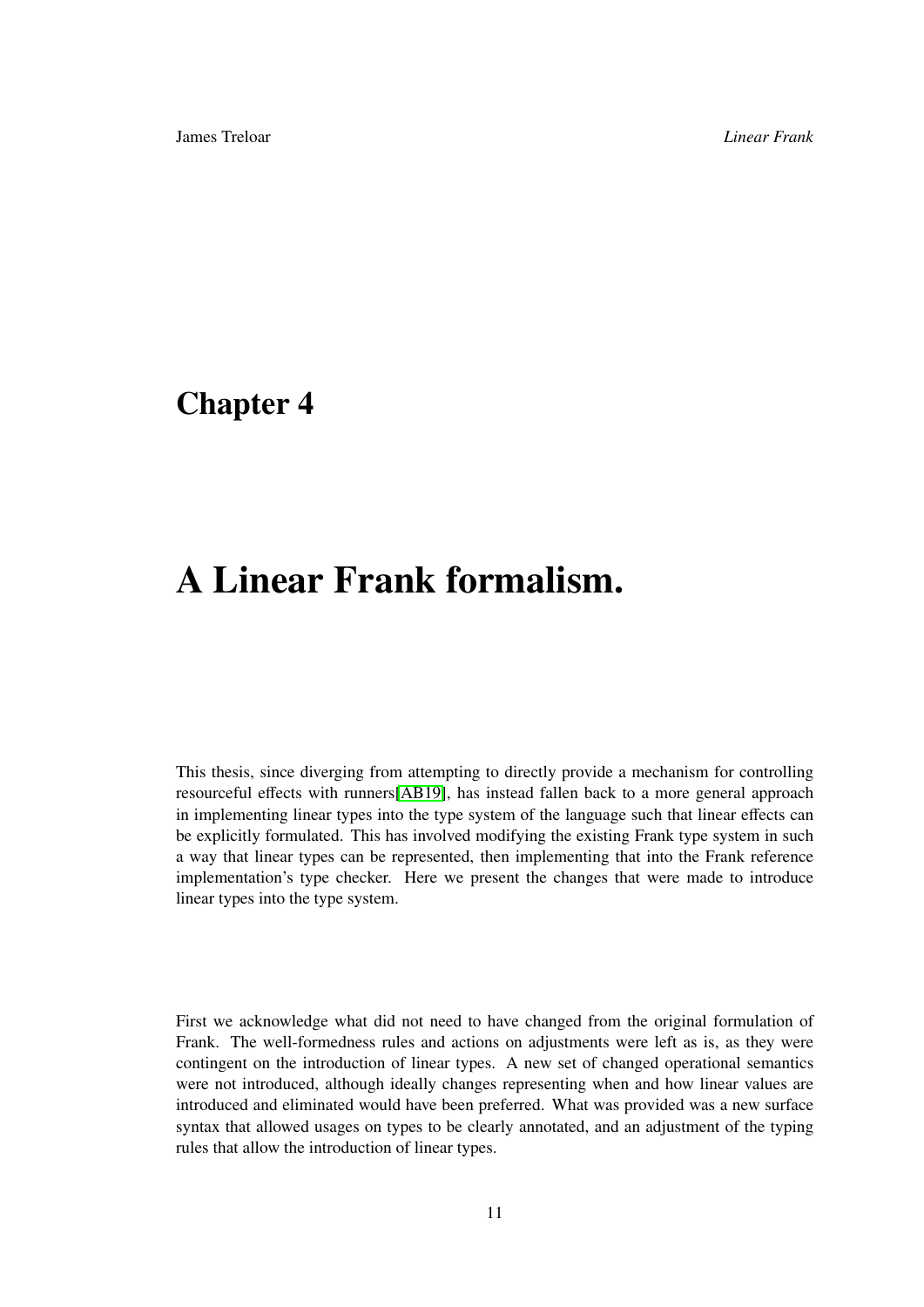#### <span id="page-15-0"></span>4.1 Linear type system

| usage value $\rho, \pi ::= 1, \omega, j$           |                                                                      |
|----------------------------------------------------|----------------------------------------------------------------------|
| data types                                         | D                                                                    |
| value type variables                               | X                                                                    |
| computation types                                  | $C ::= \binom{\rho}{\cdot} T \mid \frac{\pi}{\cdot} G$               |
| effect type variables                              | E                                                                    |
|                                                    | value types $A, B ::= D \overline{R}   \{C\}   X$                    |
| argument types $T ::= \langle \Delta \rangle A$    |                                                                      |
| return types $G ::= [\Sigma]A$                     |                                                                      |
| type binders $Z ::= X   [E]$                       |                                                                      |
| type arguments $R ::= A   \Sigma$                  |                                                                      |
| polytypes                                          | $P ::= \forall \ \overline{Z} \ A$                                   |
| interfaces                                         | $\boldsymbol{I}$                                                     |
| term variables                                     | x, y, z, f                                                           |
| instance variables                                 | s, a, b, c                                                           |
| seeds                                              | $\sigma ::= \emptyset   E$                                           |
| abilites                                           | $\Sigma ::= \sigma \mid \Xi$                                         |
| extensions $\Xi ::= \iota   \Xi, I \overline{R}$   |                                                                      |
|                                                    | adaptors $\Theta ::= \iota \mid \Theta, I(S \rightarrow S')$         |
| adjustments $\Delta ::= \Theta \ \Xi$              |                                                                      |
| instance patterns $S ::= s   S a$                  |                                                                      |
| kind environments $\Phi, \Psi ::= \cdot   \Phi, Z$ |                                                                      |
|                                                    | type environments $\Gamma ::= \cdot   \Gamma, x   A   \Gamma, f   P$ |
| instance environments                              | $\Omega ::= s : \Sigma   \Omega, a : IR$                             |
|                                                    |                                                                      |

Figure 4.1: Linear Frank types.

| constructors         | k                                                                                                                                                                                |
|----------------------|----------------------------------------------------------------------------------------------------------------------------------------------------------------------------------|
| commands             | $\mathcal{C}_{0}^{2}$                                                                                                                                                            |
| uses                 | $m ::= x   f \overline{R}   \uparrow (n : A)$                                                                                                                                    |
| constructions        | $n ::= \downarrow m   k \overline{n}   \text{let } f \overset{\rho}{:} P = n \text{ in } n'   \text{letrec } f \overset{\rho}{:} P = e \text{ in } n   \langle \Theta \rangle n$ |
| computations         | $e ::= \overline{r} \mapsto n$                                                                                                                                                   |
| computation patterns | $r ::= p   \langle c \overline{p} \rightarrow z \rangle   \langle x \rangle$                                                                                                     |
| value patterns       | $p ::= k \overline{p}   x$                                                                                                                                                       |
|                      |                                                                                                                                                                                  |

Figure 4.2: Linear Frank terms.

Frank as originally specified functions as a bidirectional type system[\[DK19\]](#page-26-10). A bidirectional type system offers two fundamental judgement forms, a checking form where all the items of information are supplied, and an inference form that will synthesize a type corresponding to the given form. The new linear type system follows the same structure as the original, but has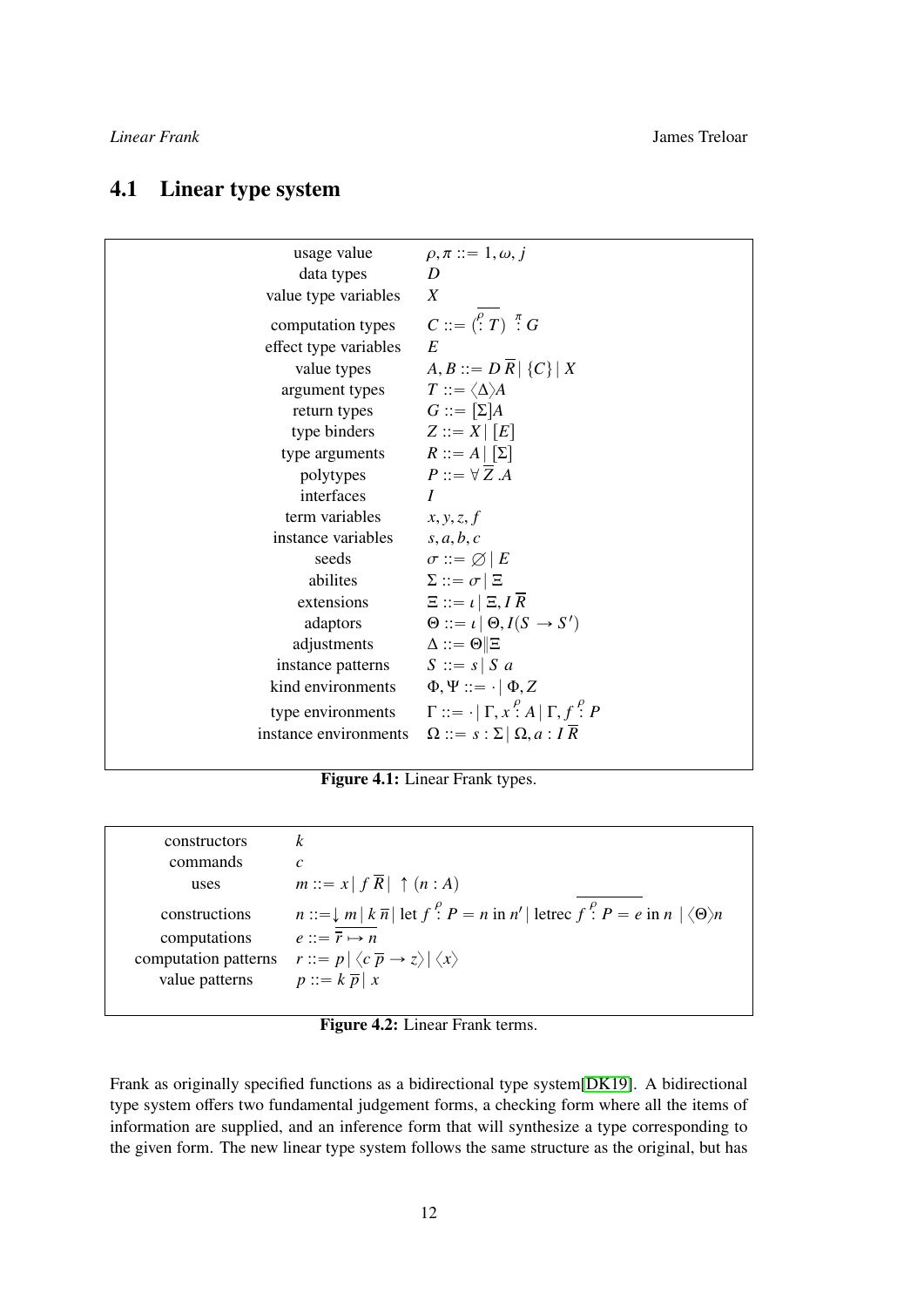James Treloar *Linear Frank*

instead been modified to track the relationship of the type usages, and to codify the flow of usage information.

The two forms used by the bidirectional type system are:

- $[\Sigma] x$  *A*, which under kind environment Φ, variable context Γ and ambient ability Σ will check that the terms  $x$  has type  $A$  with usage  $\rho$ .
- $[\Sigma]$   $x \stackrel{\sim}{\Rightarrow} A$ , which under kind environment Φ, variable context Γ and ambient ability Σ will synthesize from the terms *x* that the corresponding type is *A* with usage  $\rho$ .

Furthermore, often a sequence of terms or types are represented by an overbar or a subscripted parentheses, as in  $\bar{x}$  or  $(x_i)_i$ .

|                 | $\rho = \omega$         | $\rho = 1$    |  |
|-----------------|-------------------------|---------------|--|
|                 |                         |               |  |
| $\omega \leq 1$ | $\omega \leqslant \rho$ | $\rho \leq 1$ |  |
|                 |                         |               |  |

Figure 4.3: Various rules describing the ordering of usage values.

The values of a usage can concretely be either 1 or  $\omega$  (representing linear and unrestricted), or can range somewhere between.

$$
\frac{\Phi; \Gamma [\Sigma] \cdot m \stackrel{\rho}{\Rightarrow} A \qquad A = B \qquad \rho \leq \pi}{\Phi; \Gamma [\Sigma] \cdot \mu \stackrel{\pi}{\therefore} B} \text{T-Switch}
$$

Figure 4.4: T-Switch type rule.

For the purposes of usage checking, the heavy lifting is primarily performed by the side condition in the T-Switch rule. The purpose of this rule is to provide a boundary to check a term when the type is not immediately available, and has to be inferred. Along with the check that both the supplied checking type and the subsequently inferred type are equal, there is an assertion that the inferred type must be as or less permissive than the supplied checking type. This means if a term is being checked with a linear type the inferred type can only be as permissive, and must be linear. If the supplied usage is unrestricted, then the inferred type can either be as permissive, which would also be unrestricted, or it may be linear, which is less permissive.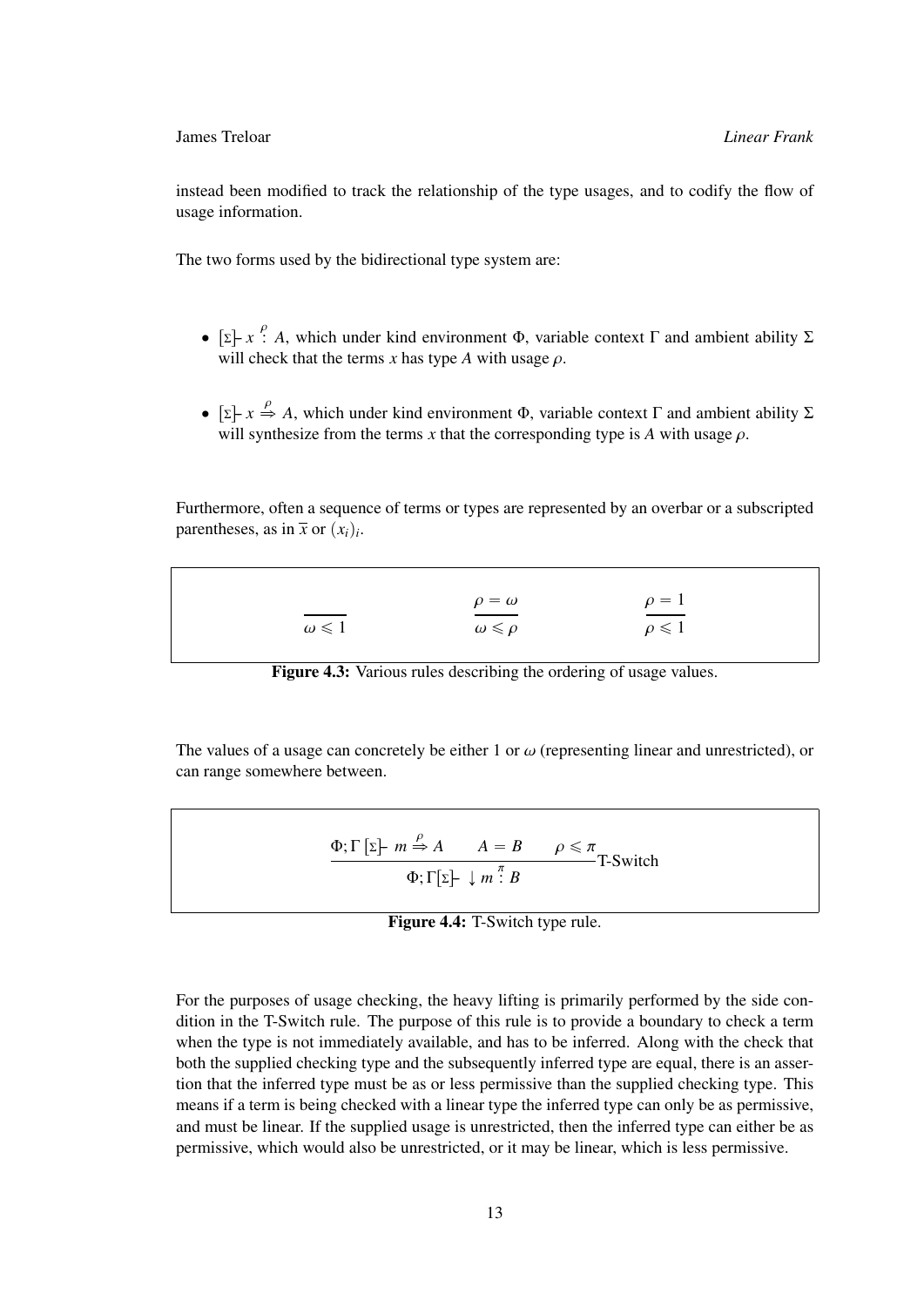$$
\Sigma' = \Sigma \qquad (\Sigma \vdash \Delta_i \dashv \Sigma'_i)_i
$$
\n
$$
\Phi; \Gamma \left[ \Sigma \right] \cdot m \stackrel{\xi}{\Rightarrow} \{ \underbrace{\left( \underbrace{\stackrel{\circ}{:} \langle \Delta \rangle A \right)}_{\text{T}} \cdot \underbrace{\stackrel{\tau}{:} \Sigma' \rfloor B \}}_{\text{T}} \qquad (\Phi; \Gamma'_i \left[ \Sigma'_i \right] \cdot n_i \stackrel{\rho_i}{\therefore} A_i)_i \qquad \text{T-App}
$$
\n
$$
\frac{k \overline{\left( \underbrace{\stackrel{\circ}{:} A \right)}_{\text{T}} \in D \overline{R}} \qquad (\Phi; \Gamma_i \left[ \Sigma \right] \cdot n_i \stackrel{\rho_i}{\therefore} A_i)_i \qquad (\rho_i \leq \pi)_i}{\Phi; \overline{\Gamma} \left[ \Sigma \right] \cdot k \overline{n} \stackrel{\pi}{\therefore} D \overline{R}} \qquad \text{T-Data}
$$
\n
$$
\Phi \vdash \overline{R} \qquad c : \forall \overline{Z}. (\underbrace{\left( \underbrace{\stackrel{\rho_i}{\stackrel{\circ}{:} A \right)}_{\text{T}} \cdot \underbrace{\stackrel{\pi}{:} B \right)}_{\text{T-Exp}} \in \Sigma} \qquad (\Phi; \Gamma_j \left[ \Sigma \right] \cdot n_j \stackrel{\rho_j}{\therefore} A_j \left[ \overline{R} / \overline{Z} \right])_j \qquad \text{T-Command}
$$

Figure 4.5: Application and application-like rules.

The core rule where a lot of the usage information is mediated is the application rule (T-App) which given an operator an a list of arguments will synthesize a type for the operator, and check each of the operands against the supplied arguments, ensuring that the operator supplied actually matches the arguments supplied. Should this be the case, the rule will infer the return type of the inferred operator as the output type. The two other rules that act similarly to application (T-Data and T-Command) do not need to infer a type as the type of the operator is discovered through mechanisms where the calling context will already know the type. Command types are tracked in the ambient ability and data constructors are tracked in the kind environment.

$$
\frac{}{\Phi; x \stackrel{\rho}{:} A + \omega \Gamma [\Sigma] \cdot x \stackrel{\rho}{\Rightarrow} A} \text{T-Var}
$$
\n
$$
\Phi \vdash \overline{R}
$$
\n
$$
\Phi; f \stackrel{\rho}{:} \forall Z.A + \omega \Gamma [\Sigma] \cdot f \stackrel{\rho}{:} R \stackrel{\rho}{\Rightarrow} A[\overline{R}/\overline{Z}]
$$

Figure 4.6: Var and PolyVar typing rules.

The terminal rules are T-Var and T-PolyVar, which asserts that a given variable actually exists in the given context. These rules rely on a particular trick inspired by McBride's linear quantitative type system[\[McB16\]](#page-26-11), which allows a context to be scaled by a factor. The exact usage here of  $\rho \Gamma$  means that every element in  $\Gamma$  has usage  $\rho$ . This means that for the T-Var rule, the context must consist of the variable in question, and every other value in the context must be unrestricted. This stops linear values being dropped at this terminal proof.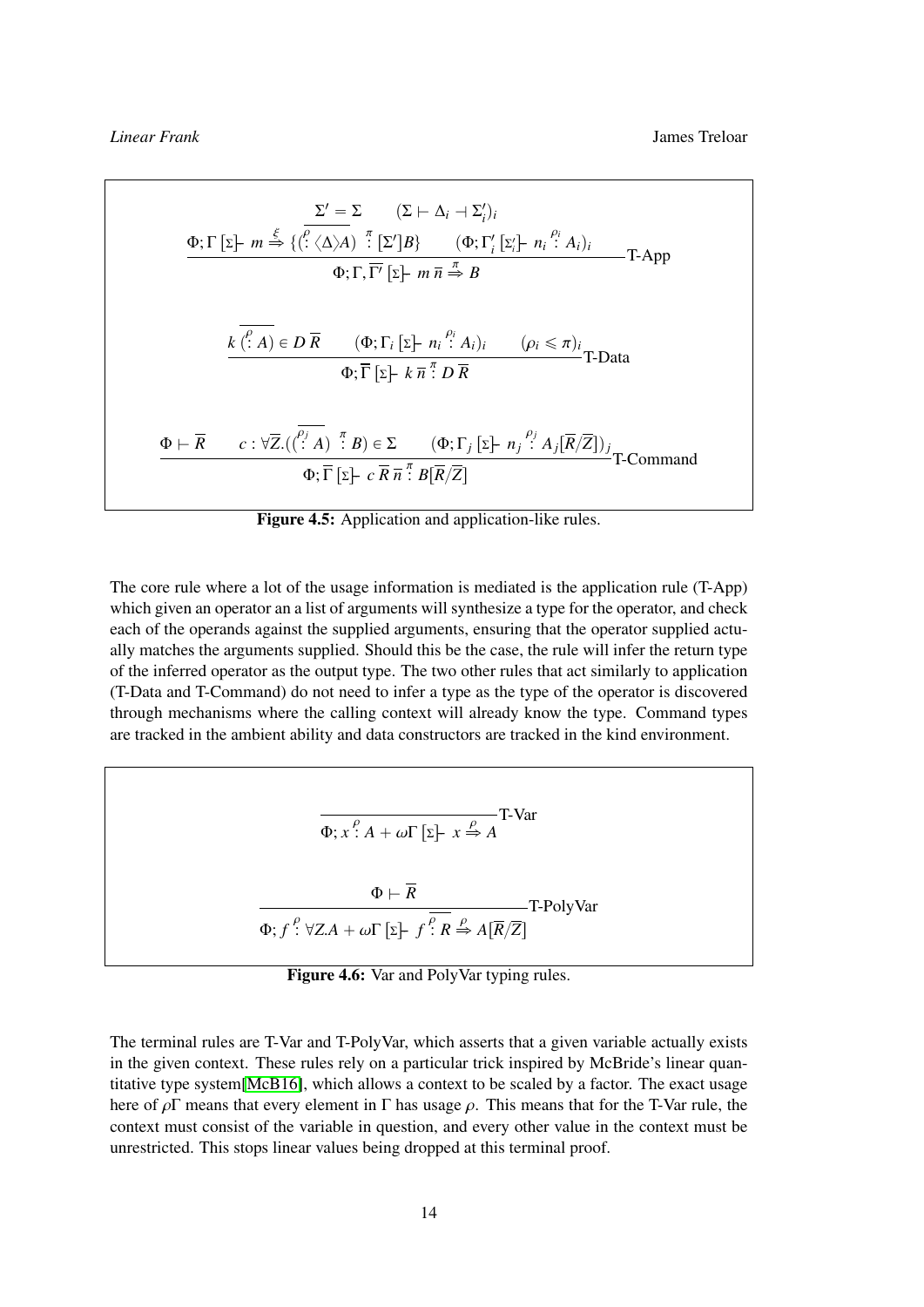James Treloar *Linear Frank*

$$
P = \forall \overline{Z}.A
$$
  
\n
$$
\Phi; \Gamma[\emptyset] \cdot n \stackrel{\pi}{:} P \qquad \Phi; \Gamma', f \stackrel{\pi}{:} P [\Sigma] \cdot n' \stackrel{\rho}{:} B
$$
  
\n
$$
\Phi; \Gamma, \Gamma' [\Sigma] \text{ let } f \stackrel{\pi}{:} P = n \text{ in } n' \stackrel{\rho}{:} B
$$
  
\n
$$
\frac{(P_i = \forall \overline{Z}_i. \{C\})_i}{(\Phi, \overline{Z}_i; \Gamma, f \stackrel{\omega}{:} P \mid e_i \stackrel{\omega}{:} C)_i} \qquad \Phi; \Gamma, \overline{f \stackrel{\omega}{:} P [\Sigma] \cdot n \stackrel{\rho}{:} B}
$$
  
\n
$$
\frac{\Gamma}{\Phi; \omega \Gamma [\Sigma] \text{ let } \overline{C} \stackrel{\omega}{:} P = e \text{ in } n \stackrel{\rho}{:} B} \qquad \text{Therefore}
$$

Figure 4.7: Let and recursive let typing rules.

To bind new values the let or letrec terms can be used. The non-recursive variant, let simply checks that the bound term does indeed match the supplied type, and then proceeds checking the subsequent body of the let term. The recursive variant, which may consist of many subclauses, disallows the admittance of any linear values in the given context for the possibly recursive sub-clauses. This stops pre-existing linear values being used in recursive operators and potentially being used many times.

$$
\frac{\Phi; \Gamma[\Sigma] - e^{\rho} C}{\Phi; \Gamma[\Sigma] - \{e\}^{\rho} \{C\}} \text{T-Thunk}
$$
\n
$$
\frac{\Sigma \vdash \Delta \to \Sigma' \qquad \Phi; \Gamma[\Sigma] - n^{\rho} A}{\Phi; \Gamma[\Sigma] - \langle \Theta \rangle n^{\rho} A} \text{T-Adapt}
$$
\n
$$
\frac{\Phi; \Gamma[\Sigma] - m^{\rho} A}{\Phi; \Gamma[\Sigma] - \gamma (m^{\rho} A) \xrightarrow{\rho} A} \text{T-Ascribe}
$$

Figure 4.8: Auxillary typing rules.

The counterpart to T-Switch is the T-Ascribe rule, which is supplied a term and an intended type, checks that the intended type does in fact match the term and outputs the type. T-Thunk transparently unwraps a thunk (a suspended computation) to reveal the naked computation term inside, passing through the type. T-Adapt allows the use of adaptors, of which the full elaboration exists in the original Frank paper. Adaptors allow effects to be duplicated, swapped and hidden, and do not have dramatic ramifications on the linear value system due to commands, the inhabitants of an effect, not requiring usage annotations.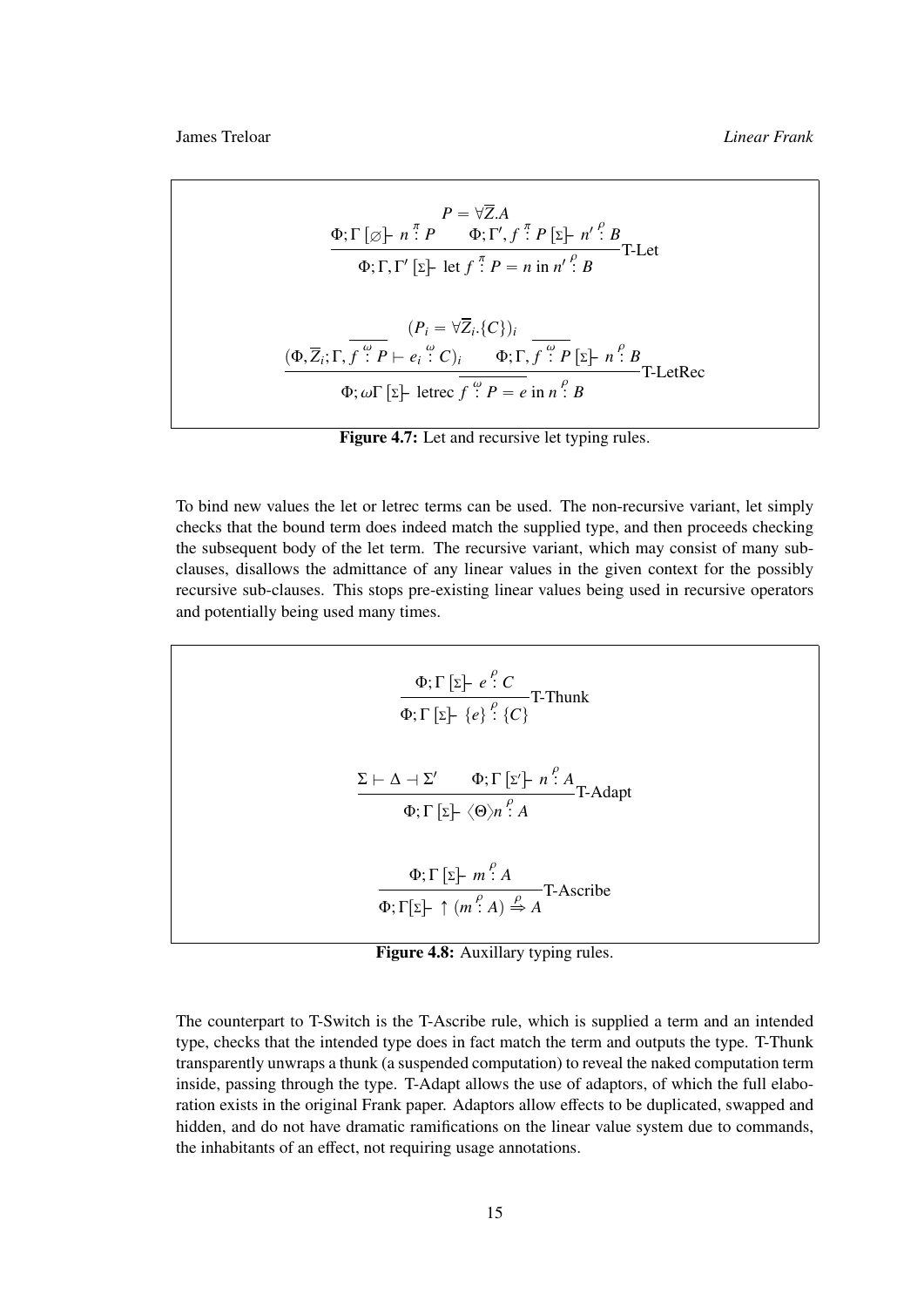$$
(\Phi \vdash r_{i,j} \stackrel{\rho_{j}}{\vdots} T_{j} \uparrow z] \exists \Psi_{i,j} \Gamma'_{i,j} \big)_{i,j}
$$
\n
$$
\frac{(\Phi, (\Psi_{i,j})_{j}; \Gamma, (\Gamma'_{i,j})_{j} [z] \vdash n_{i} \stackrel{\pi}{\vdots} B)_{i} \quad ((r_{i,j})_{i} \text{ covers } T_{j})_{j}}{\Phi; \Gamma \vdash (\overline{r_{i}} \mapsto n_{i})_{i} \stackrel{\varepsilon}{\vdots} (\stackrel{\pi}{\vdots} T) \stackrel{\pi}{\vdots} [\Sigma]B}
$$
\n
$$
\frac{\sqrt{A} \oplus D \overline{R} \quad (\Phi \vdash p_{i} \stackrel{\rho_{i}}{\vdots} A_{i} \rightarrow \Gamma)}{\Phi \vdash k(\overline{p}) \stackrel{\rho_{i}}{\vdots} D \overline{R} \rightarrow \overline{\Gamma}}
$$
\n
$$
\frac{\Sigma \vdash \Delta \rightarrow \Sigma' \quad \Phi \vdash p \stackrel{\rho_{i}}{\vdots} A \rightarrow \Gamma}{\Phi \vdash p \stackrel{\rho_{i}}{\vdots} \Delta \lambda \uparrow \Sigma] \Gamma}
$$
\n
$$
\frac{\Sigma \vdash \Delta \rightarrow \Sigma'}{\Phi \vdash p \stackrel{\rho_{i}}{\vdots} \Delta \lambda \uparrow \Sigma] \Gamma}
$$
\n
$$
\frac{\Sigma \vdash \Delta \rightarrow \Sigma'}{\Phi \vdash \langle x \rangle \stackrel{\rho_{i}}{\vdots} \langle x \rangle A \uparrow [\Sigma] \Gamma} \text{P-Value}
$$
\n
$$
\frac{\Sigma \vdash \Delta \rightarrow \Sigma'}{\Phi \vdash \langle x \rangle \stackrel{\rho_{i}}{\vdots} \langle x \rangle A \uparrow [\Sigma] \cdot x \stackrel{\rho_{i}}{\vdots} (\stackrel{\rho_{i}}{\vdots} A) \stackrel{\varepsilon}{\vdots} B) \in \Xi}
$$
\n
$$
\frac{(\Phi, \overline{Z} \vdash p_{i} \stackrel{\rho_{i}}{\vdots} A_{i} \rightarrow \Gamma_{i})_{i}}{\Phi \vdash \langle c \overline{p} \rightarrow z \rangle \stackrel{\pi}{\vdots} \langle \Delta \rangle B' \uparrow [\Sigma] \exists \overline{z} \cdot \overline{z}, \overline{z} \stackrel{\pi}{\vdots} (\langle \langle \iota | \iota \rangle \stackrel{\varepsilon}{\vdots} B) \stackrel{\
$$

Figure 4.9: Command and pattern rules.

Finally there is the T-COMP rule, which describes the relationship between a computation's arguments and its body. This rule relies on a number of pattern rules which produce a modified kind environment and variable context.

These rules have been implemented on top of the existing Frank reference implementation <https://github.com/treloar/frank>.The implementation was straightforward, and the rules as is did not need to be modified.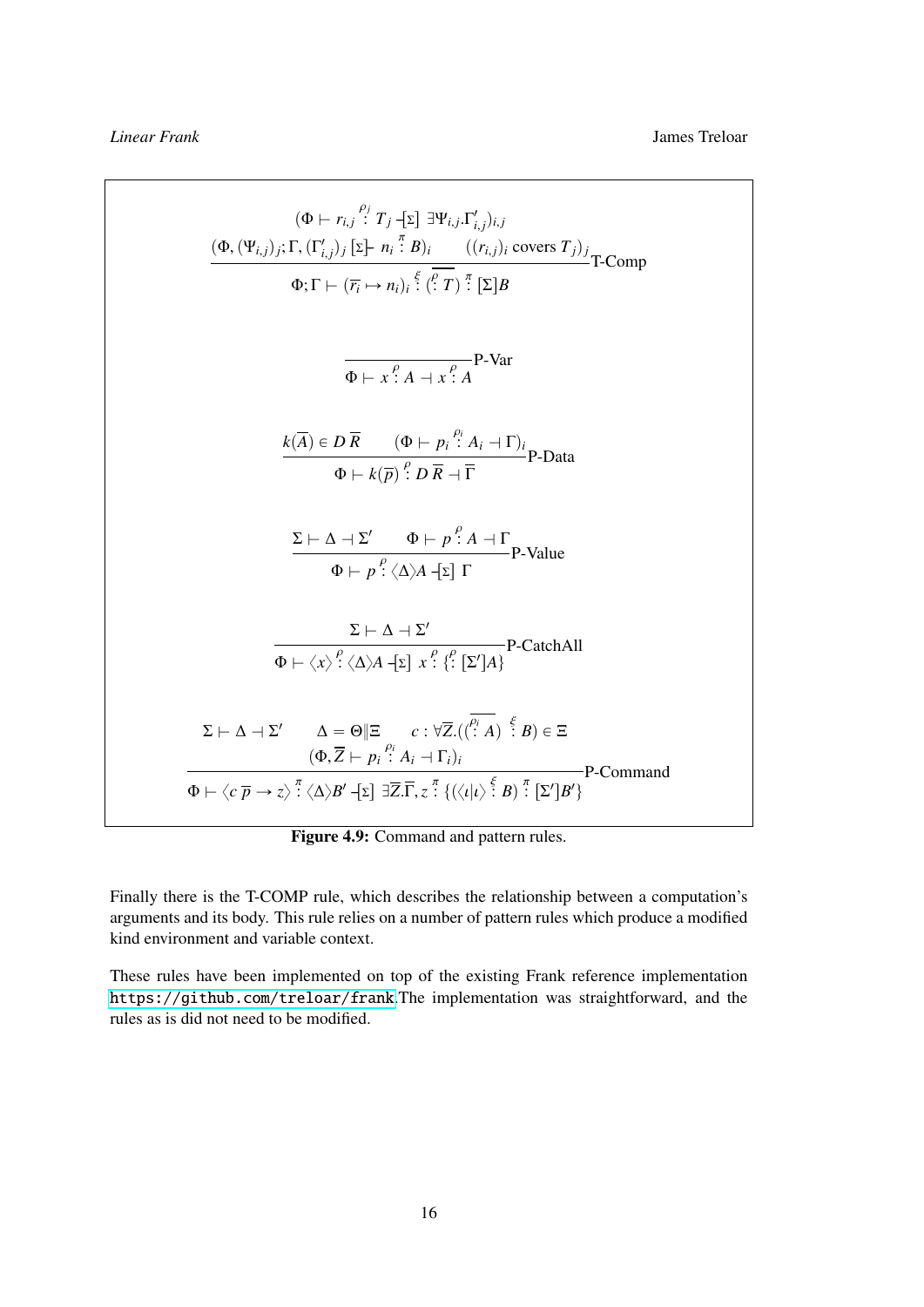### <span id="page-20-0"></span>Related and future work

The fundamental problem of how to safely deal with resources, such as file handles, that can end up being spoiled has been approached in the algebraic effect language community from a number of directions. Two such efforts have been influential in our choice of resorting to linear types to attempt to provide a solution for this issue. Both of these approaches curtail the use of the continuation variable, which alleviates the need to render the continuation variable linear in relevant situations.

#### <span id="page-20-1"></span>5.1 Runners.

The first solution intended for this thesis to deal with the issue of how to safely handle these perishable resources was to incorporate the runner construct forwarded by Ahman & Bauer[\[AB19\]](#page-26-9). On the more theoretical side of algebraic effects, the underlying categorical construct is the model[\[PP03\]](#page-27-2), which provides the necessary formalisations of what it means to combine and use algebraic effects. Runners are based on the comodel construct, and are used to model resourceful effects.

To define a runner that handles effects, instead of interpreting operations, a runner will consist of a kernel that interprets stateful co-operations. These stateful co-operations map an operation to a single value, and also have the ability to retrieve and manipulate the state of the runner. This eliminates the possibility of either non-determinism or exception handling using a runner, as there is no mechanism to resume many times, or to cease computation. The commands of an effect return a value and internally perform some transformation on the implicit state.

To cover the issue of exceptions being thrown by the linear resource, runners also provide a robust mechanism for handling errors that occur in otherwise linear computations. This effectively hardwires the exception computational effect into the semantics of the language introduced, and covers the deficit that having effect handlers that can only resume once means that exceptions cannot be implemented within the language itself, as they can in Frank.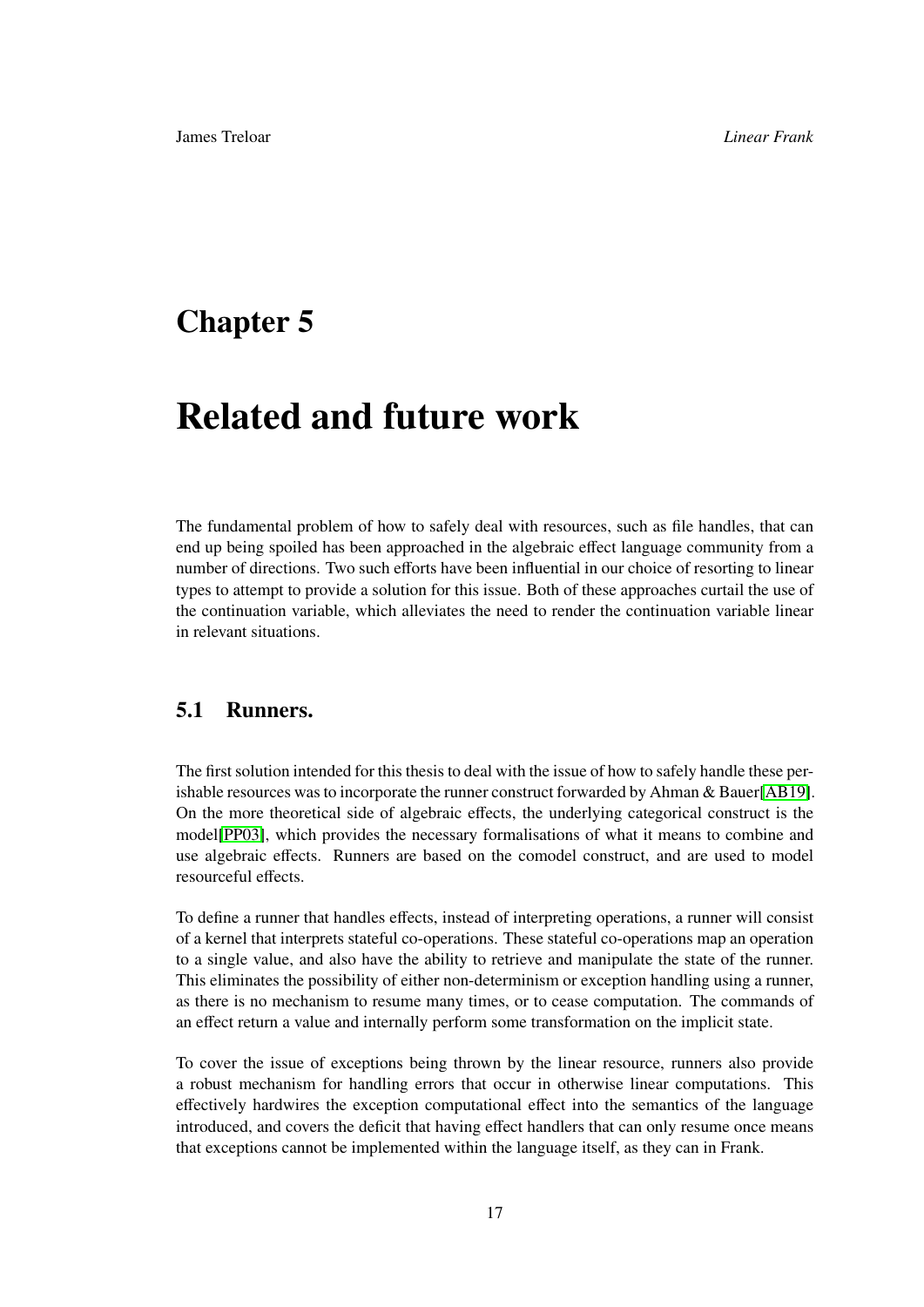The reason why runners were not chosen as the solution to the fragile resource problem in Frank is that it would have represented a regressive programming construct in relation to what Frank already offers, and was deemed to not play to the strengths of the language. Frank excels in streamlining the writing of effect handlers, effect multi-handlers and standard operators into a unified construct. To attempt to overhaul the operator semantics into also being able to act as a stateful kernel would have required a significant change to the way that continuations are provided, and it was discovered that a key prerequisite to crafting runners out of operators would necessitate a mechanism to enforce linear use of the continuation in the event that a runner is being implemented. It would also have necessitated implementing several computational effects at the runtime level, which is not quite in line with the motivations of algebraic effects and effect handlers. This is the original train of thought that brought forward the solution of linear types to constrain the ability of handlers to resume more than once.

#### <span id="page-21-0"></span>5.2 Deep finalization.

Another alternative solution is Leijen's extension of Koka with deep finalization[\[Lei18\]](#page-26-12). This work promotes handlers that deal with resources as a first-class value, and like runners allow a handler to contain some parameterized state. In particular, the logic of initialization, usage and finalization are carefully pried apart, such that it can be guaranteed that initialization only occurs once, that usage of the resource can happen an arbitrary amount of times, and that the finalization code is guaranteed to run.

The fundamental addition of the deep finalization approach is to wrap every non-resumptive interpretation of an effect with a call to a similar continuation, a *f inalize* continuation. This means that instead of evaluating to value and simply returning it, the parameterized state is thread through a finalization construct, which affords an assured point of execution to close any open resources and handle any errant states.

While there are no static guarantees to enforce it, this semantics of assured finalization can still be somewhat simulated in Frank. This is enabled by the shallow handling of effects, which means that instead a handler continuing with itself as the subsequent handler of effects, a new handler can be used instead. This allows the handler to transition on certain commands to a different handler. For example, with a file I/O effect it could make sense to transition between three handlers, the first representing a pre-open state, the second an open and ready to use state and the last being a post-open state. These transitions are modelled simply below.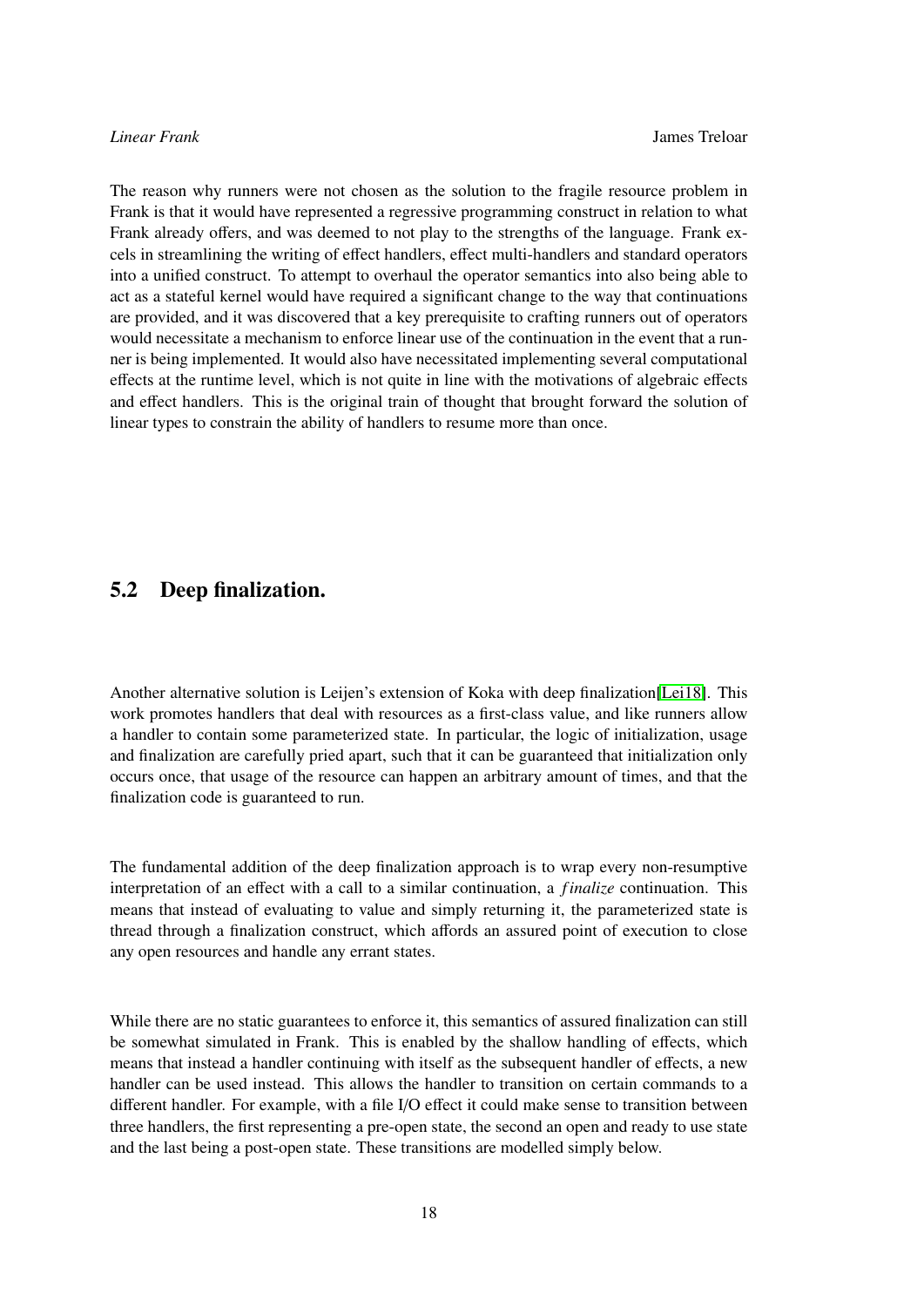```
interface File = open : (String) Unit | write : (String) Unit | close : () Unit
preOpen : { (<File>X) [Abort] X }
preOpen <open str -> k> = isOpen (k unit)
preOpen < \geq = abort!
isOpen : { (<File>X) [Abort] X }
isOpen \langlewrite str \rightarrow k> = isOpen (k unit)
isOpen <close \rightarrow k = postOpen (k unit)
isOpen \langle \_\rangle = abort!
postOpen : { (<File>X) [Abort] X }
postOpen x = xpostOpen <>>></math> is about!
```
Figure 5.1: Sample handlers with transitions to model file state.

This handler transitioning logic has the ability to dynamically capture invalid use of the file resource, but is by no means a robust solution. If a separate abort effect is injected using an adapting swap, then it is entirely possible to circumvent the dynamic safety that has been attempted. Alternatively if these handlers are nested inside a handler which is performing non-deterministic choice and running every branch of an ND choice, the state of the handler may (quite correctly) be reset when evaluating each branch, which means closing the file in one branch will not register in the other branches. Again the issue lies with not being able to specify the exact behaviour of how the continuation is used, and how this affects the composition of effects.

Furthermore, while Leijen's deep finalization works well for capturing the case of the finalization of effect handlers, it did not seem clear how the solution could be applied to Frank. The existence of a finalization clause in an operator's definition (the clause where no command is captured but an actual value exists) is already present. Due to the flexibility of Frank operators, linearity was still going to be needed to tame the power of the continuations.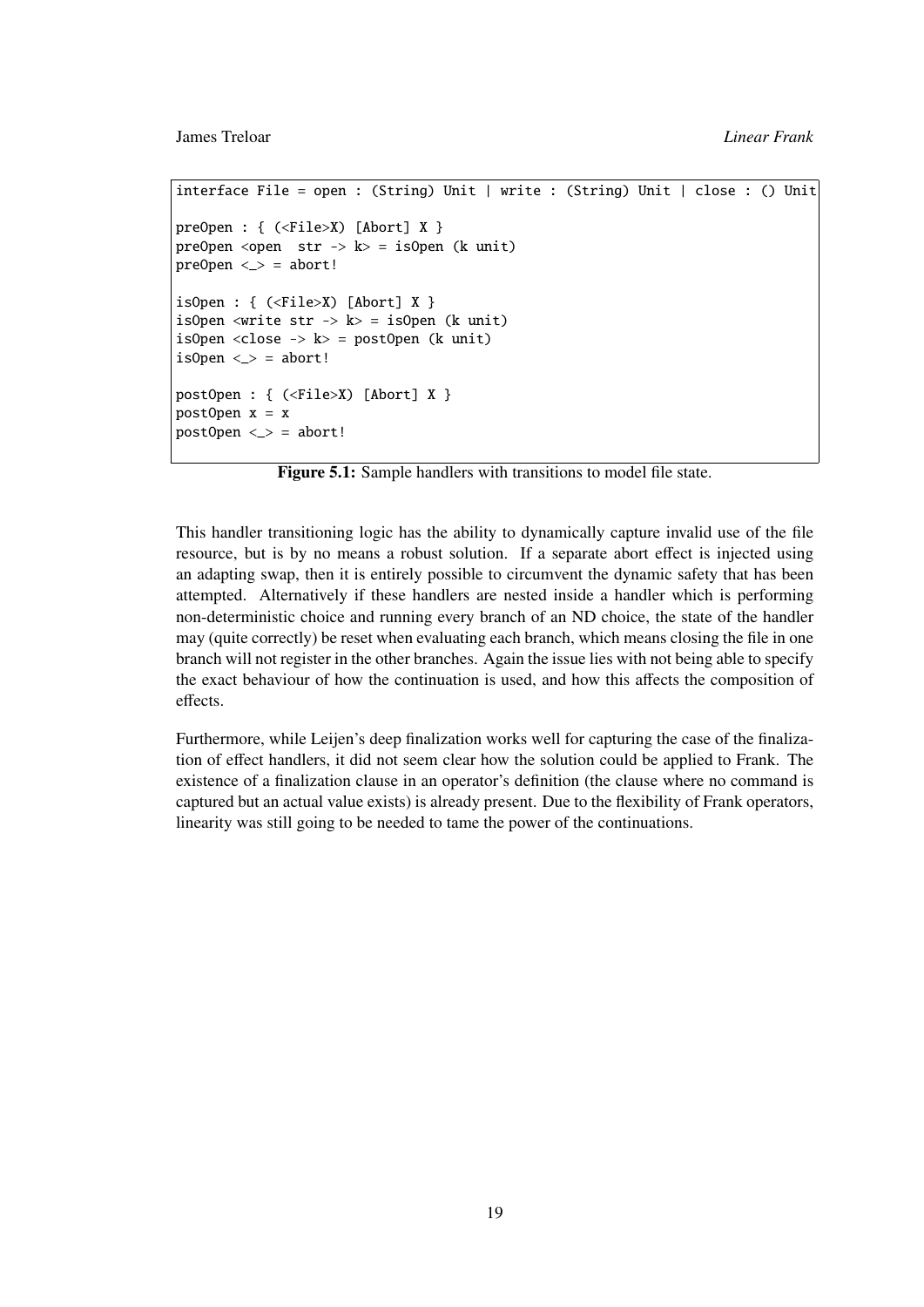### <span id="page-23-0"></span>Analysis of the results.

The question to be asked is: what value does linear types actually bring to the table in the realm of languages that provide algebraic effects and their handlers? The first and somewhat obvious answer is that they provide all the general value that linear types already provide. Linear types in their own right are a valuable construct that allows the programmer to statically ensure that a particular value will either be used once, or not used at all. Disregarding the presence of effect handlers entirely, linear types can be used to ensure that concrete linear values are handled correctly.

This is still a useful proposition to add because it means that instead of needing to hardcode the semantics of resourceful operations such as file handle creation and destruction at a language's runtime level, the language runtime can provide lower level primitives that can be used by the programmer to then implement a safe handler to actually use these effects. This means instead of just providing a file effect that has a handler implemented at the language's runtime level, the underlying primitives fopen :  $\{$  (String) 1: FileHandle  $\}$ and fclose : { (1: FileHandle) Unit } can be provided instead. It does need to be noted that this does not actually provide enough of a guarantee to actually ensure that a file does get closed, as in the presence of effects handlers that do not use their continuation the linear value could be discarded.

The key motivation to bring linear types into Frank was to be able to place constraints on the continuation variable found in command interpretations. Being able to statically constrain the value of the continuation variable to being linear, and then subsequently being able to statically check that it is indeed being exactly once, is a key stepping stone to ensuring that handled commands themselves will continue exactly once.

Without linear types there is no general way that does not rely on specific syntactic constructs to restrain the usage of the continuation in a manner that still affords the general flexibility given by Frank. Potential candidates for this syntactic manipulation could work to a limited extent to provide the same effect of a linear continuation, but a solution based on this approach would end up being highly specific to Frank, and not being generally applicable outside of it's realm.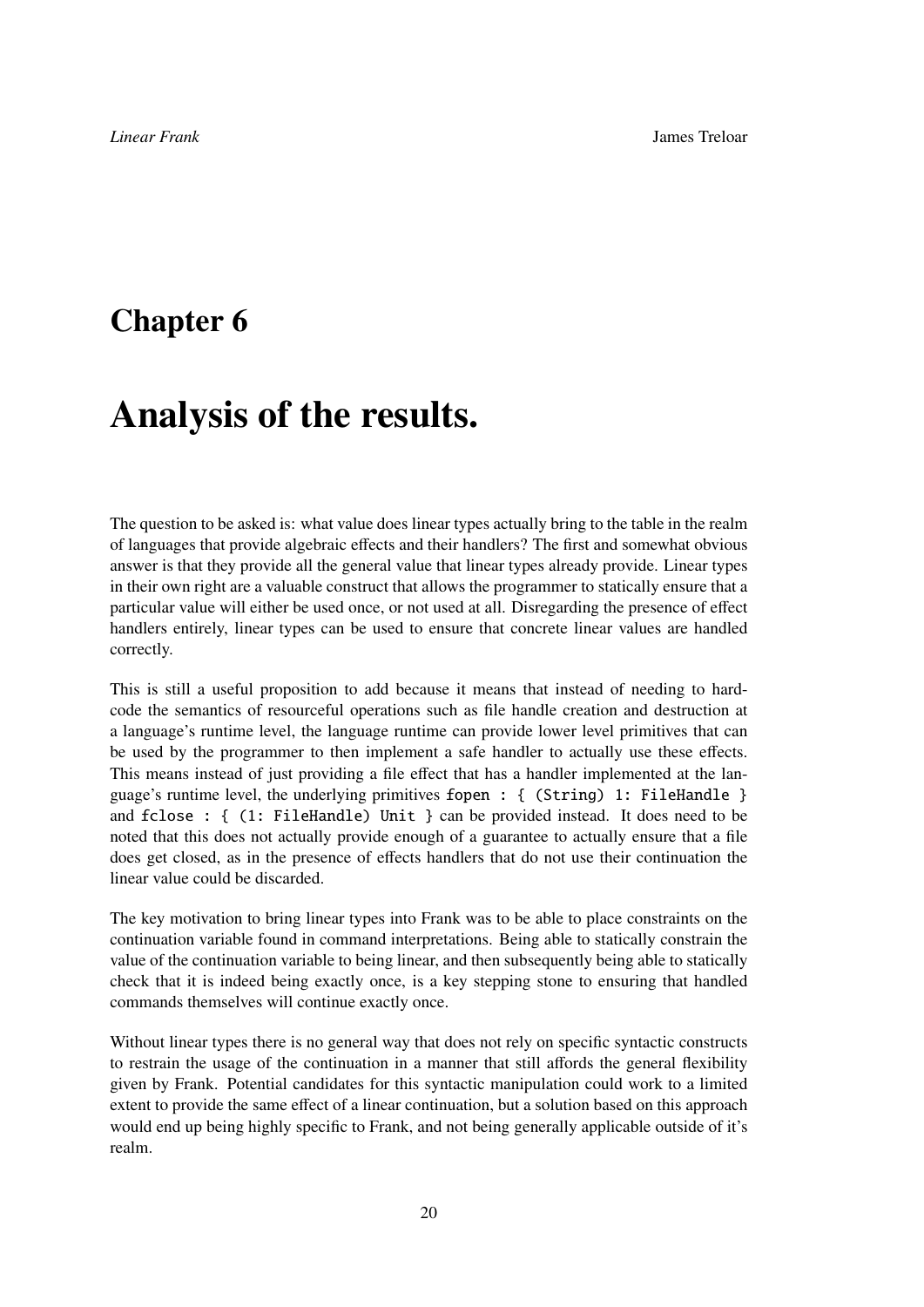#### James Treloar *Linear Frank*

Linear types themselves have not been applied to the realm of directly algebraically effectful languages. This proof of concept to incorporate linear types into such a language has yielded some interesting observations. The three main points of interest are linear adjustments, linear multi handlers and the indication that linear types in combination with algebraic effects seem to provide a solution that is slightly more general than more specific constructs such as runners or explicit finalization semantics.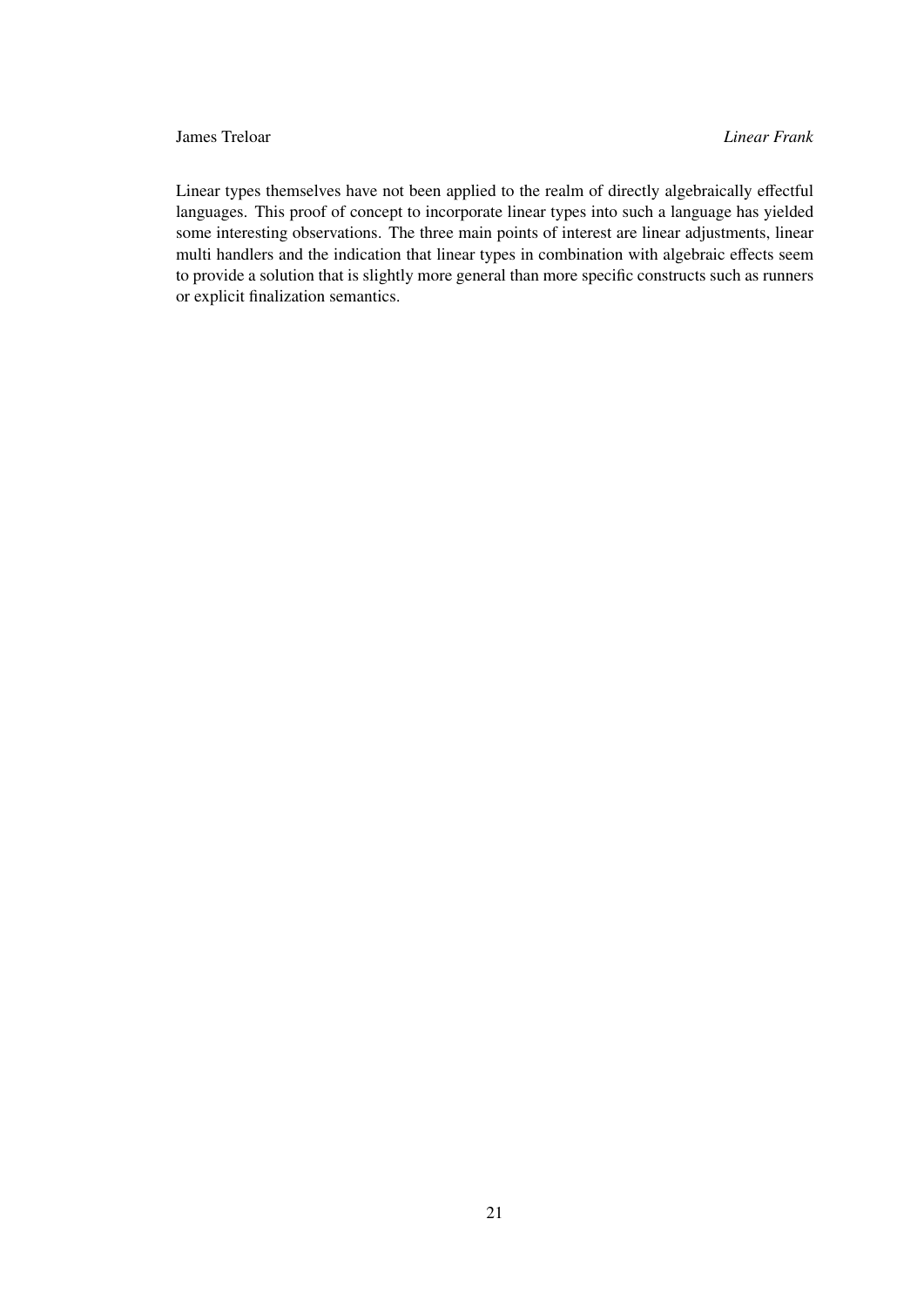# <span id="page-25-0"></span>Conclusion

The original goal of this thesis was to introduce runners into the Frank language. Eventually, it was discovered that in an algebraically effectual language with access to a raw resumption variable, it would be difficult and largely non-obvious on how to approach creating handlers with a guarantee that they would run once, and only once. Fortunately, in the quiver of tricks and tools available to programming language type system designer there exists a mechanism for enforcing that a value is only used once. Linear types were identified as a necessary step to take in allowing the expression of these safer effect handlers, in order to build up a foundation where these handlers are not cancelled prematurely, or duplicated arbitrarily.

This thesis has not provided any new proofs or measurements, but has instead focused on a proof of concept in introducing two distinct programming language design ideas in a unique combination that has not been explored before. While the full ramifications of linear types and algebraically effectual languages still has a lot of room for experimentation, the hope is that this thesis will provide at the very least an initial insight into the possibilities available when these two notions are combined.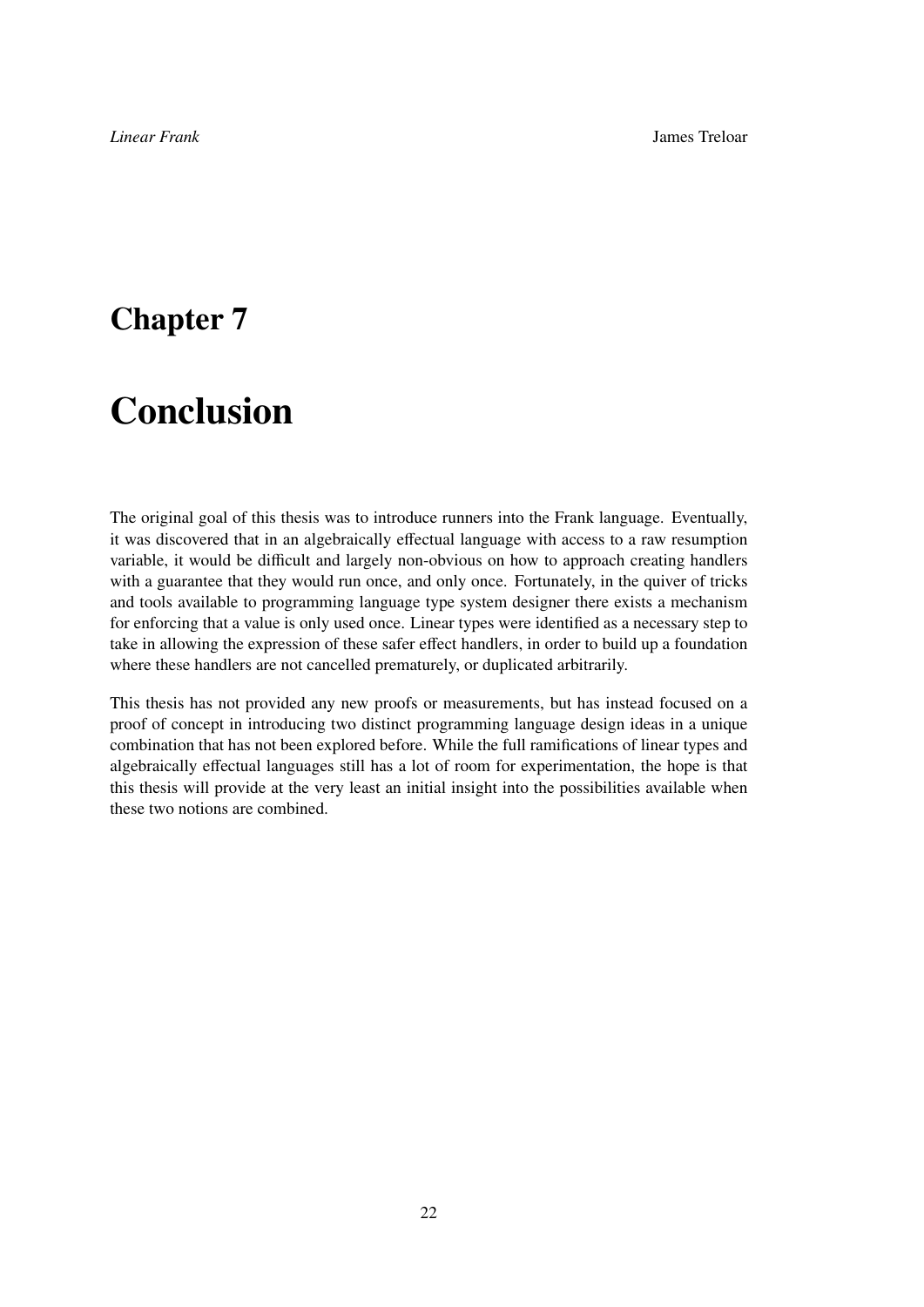# **Bibliography**

- <span id="page-26-9"></span>[AB19] Danel Ahman and Andrej Bauer. Runners in action, 2019.
- <span id="page-26-1"></span>[AHC<sup>+</sup>16] Sidney Amani, Alex Hixon, Zilin Chen, Christine Rizkallah, Peter Chubb, Liam O'Connor, Joel Beeren, Yutaka Nagashima, Japheth Lim, Thomas Sewell, et al. Cogent: Verifying high-assurance file system implementations. *ACM SIGARCH Computer Architecture News*, 44(2):175–188, 2016.
- <span id="page-26-5"></span>[BP15] Andrej Bauer and Matija Pretnar. Programming with algebraic effects and handlers. *Journal of Logical and Algebraic Methods in Programming*, 84(1):108–123, Jan 2015.
- <span id="page-26-10"></span>[DK19] Joshua Dunfield and Neel Krishnaswami. Bidirectional typing. *arXiv preprint arXiv:1908.05839*, 2019.
- <span id="page-26-6"></span>[Hil] Daniel Hillerström. *Handlers for algebraic effects in Links*. PhD thesis.
- <span id="page-26-7"></span>[HL18] Daniel Hillerström and Sam Lindley. Shallow effect handlers. In *APLAS*, 2018.
- <span id="page-26-0"></span>[Jon03] Simon Peyton Jones. *Haskell 98 language and libraries: the revised report*. Cambridge University Press, 2003.
- <span id="page-26-8"></span>[KLO13] Ohad Kammar, Sam Lindley, and Nicolas Oury. Handlers in action. *ACM SIG-PLAN Notices*, 48(9):145–158, 2013.
- <span id="page-26-4"></span>[Lei14] Daan Leijen. Koka: Programming with row polymorphic effect types. *Electronic Proceedings in Theoretical Computer Science*, 153:100–126, Jun 2014.
- <span id="page-26-12"></span>[Lei18] Daan Leijen. Algebraic effect handlers with resources and deep finalization. Technical Report MSR-TR-2018-10, April 2018.
- <span id="page-26-11"></span>[McB16] Conor McBride. I got plenty o'nuttin'. In *A List of Successes That Can Change the World*, pages 207–233. Springer, 2016.
- <span id="page-26-2"></span>[Mor16] J Garrett Morris. The best of both worlds: linear functional programming without compromise. *ACM SIGPLAN Notices*, 51(9):448–461, 2016.
- <span id="page-26-3"></span>[OLEI19] Dominic Orchard, Vilem-Benjamin Liepelt, and Harley Eades III. Quantitative program reasoning with graded modal types. *Proceedings of the ACM on Programming Languages*, 3(ICFP):1–30, 2019.